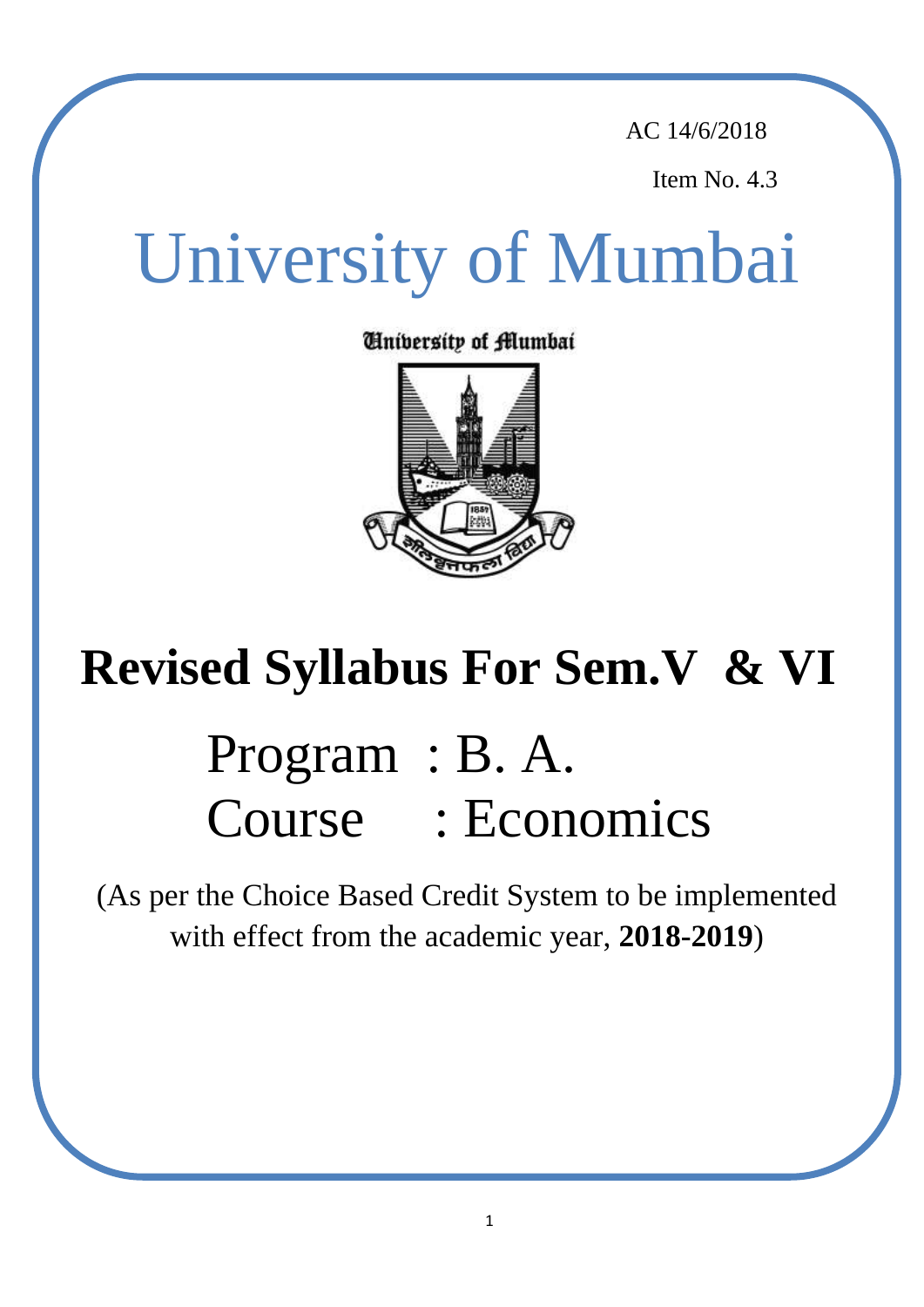# **PREAMBLE**:

The syllabus of TYBA has been revised by keeping in view of the recent trends in the subject of economics. The Board of Studies in Economics has revised the syllabi of papers at the TYBA which will be made effective **from the Academic Year 2018-19**. In this revision, some of the existing optional papers have been replaced by new papers. A broad overview of the structure, followed by the syllabi of individual papers, is given below.

### **DURATION:**

- The course shall be a full time course.
- The duration of B.A. course shall be of Three years /Six Semesters.

FYBA: SEMESTER – I & II (One paper each semester) SYBA: SEMESTER – III & IV (Two papers each semester) TYBA: SEMESTER – V  $&$  VI (Six papers each semester)

### **PATTERN:**

The T.Y.B. A. [Entire Economics] Course shall have 12 papers. Every semester shall have six papers, each carrying 100 marks. However students can opt combination of any two subjects (Economics and any other subject) in which every semester shall have three papers of each subject, carrying 100 marks. Moreover, Papers XII and XVIII are bifurcated into 80 marks of written exam and 20 marks of project. It is hereby stipulated to have a maximum page limit of 20 for the project.

### **SCHEME OF EXAMINATION:**

The duration of the examination, paper pattern and the allotment of lectures as well as marks are given in detail as follows:

### **Duration:**

 **Three Hours** for each 100 marks paper and Two and Half an Hour for 80 marks paper.

#### **Allotment of Lectures**:

 The allotment of lectures is as per the common guidelines stipulated by the Academic Council for Humanities of University of Mumbai.

### **Paper Pattern:**

- There shall be five questions each of 20 marks, for 100 marks paper divided into three sub questions (a, b, c,) with an internal option to choose any two.
- There shall be four questions of 20 marks for 80 marks paper with internal options mentioned as the same above.
- All questions shall be compulsory with internal choice within the questions.
- Questions may be subdivided into sub-questions a, b, c as mentioned earlier and the allocation of marks shall depend on the weightage given to the topic.

| <b>Questions</b> | <b>Modules</b>                            | <b>Marks</b> |
|------------------|-------------------------------------------|--------------|
| Qn.1             | Unit I                                    | 20           |
| Qn.2             | Unit II                                   | 20           |
| Qn.3             | Unit III                                  | 20           |
| On.4             | Unit IV                                   | 20           |
| $_{\rm 0n.5}$    | 4 Sub-questions from Unit I, II, III & IV | 20           |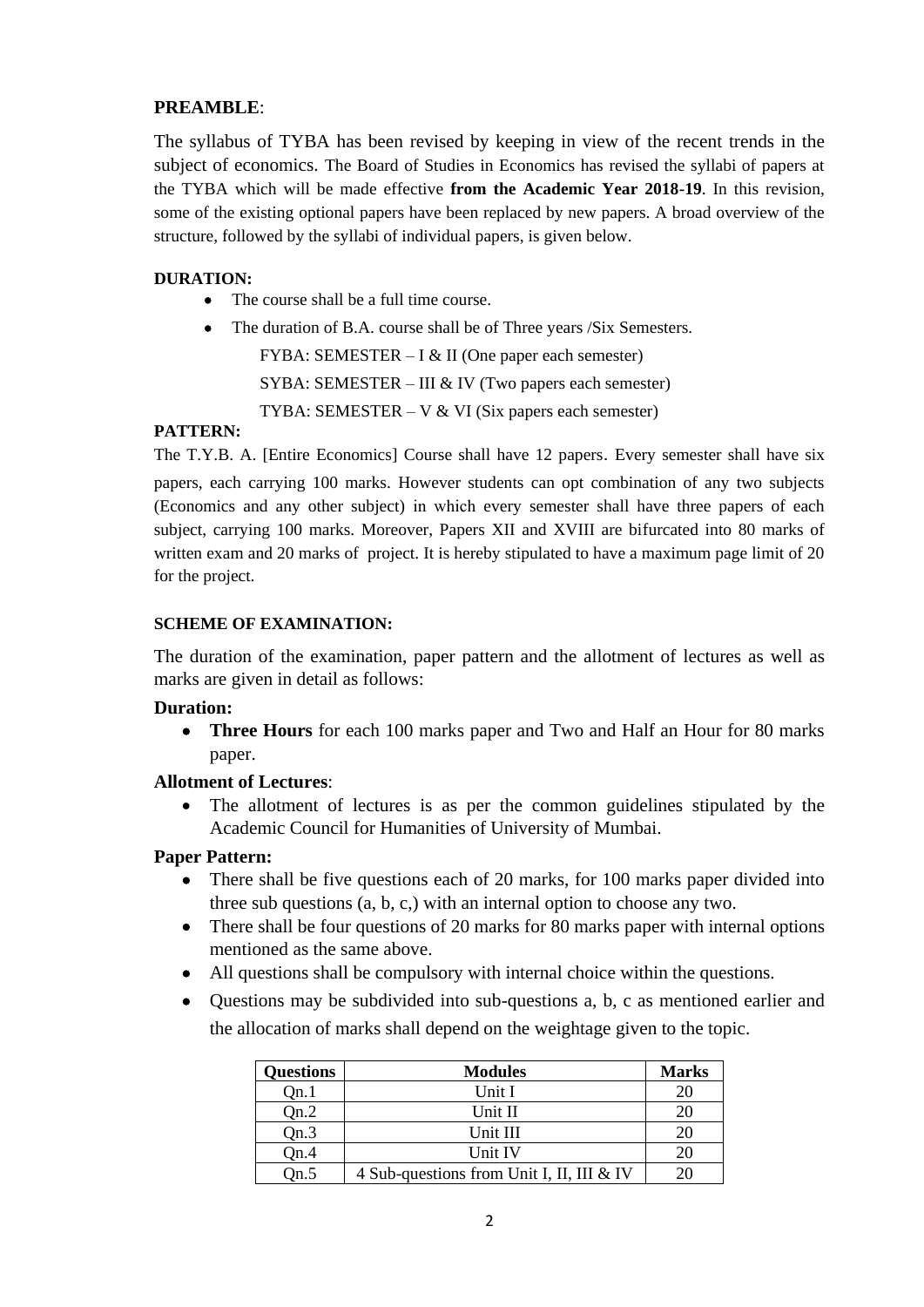# **COURSE STRUCTURE**

# **(APPLICABLE FROM ACADEMIC YEAR 2018 2019)**

# **TYBA (SEMESTER –V)**

| <b>COURSE CODE</b> |                         | <b>REVISED PAPER</b>                      | <b>CREDIT</b>           | <b>MARK</b><br>S |
|--------------------|-------------------------|-------------------------------------------|-------------------------|------------------|
|                    |                         | <b>GROUP-I: CORE PAPERS</b>               |                         |                  |
| <b>ECOMIE501</b>   | VII                     | <b>MICROECONOMICS-III</b>                 | $\overline{\mathbf{4}}$ | <b>100</b>       |
| ECODEV502          | <b>VIII</b>             | <b>ECONOMICS OF</b><br><b>DEVELOPMENT</b> | 4                       | 100              |
|                    |                         |                                           |                         |                  |
|                    |                         | <b>GROUP-II: ELECTIVE PAPERS</b>          |                         |                  |
| <b>ECOFEA503</b>   | $\mathbf{IX}$           | <b>FINANCIAL ECONOMICS</b>                | 3                       | 80               |
|                    |                         | <b>OR</b>                                 |                         |                  |
|                    |                         | <b>ECONOMICS OF</b>                       |                         |                  |
| <b>ECOEACB503</b>  | $\mathbf{I} \mathbf{X}$ | <b>AGRICULTURE AND</b>                    | 3                       | 80               |
|                    |                         | <b>COOPERATION</b>                        |                         |                  |
|                    |                         | <b>OR</b>                                 |                         |                  |
| <b>ECOILEC503</b>  | IX                      | <b>INDUSTRIAL AND LABOUR</b>              | 3                       | 80               |
|                    |                         | <b>ECONOMICS</b>                          |                         |                  |
|                    |                         |                                           |                         |                  |
|                    |                         | <b>MATHEMATICAL AND</b>                   |                         |                  |
| <b>ECOMSEAA504</b> | $\mathbf{X}$            | <b>STATISTICAL</b>                        | 4                       | <b>100</b>       |
|                    |                         | <b>TECHNIQUES FOR</b>                     |                         |                  |
|                    |                         | <b>ECONOMIC ANALYSIS</b>                  |                         |                  |
|                    |                         | <b>OR</b>                                 |                         |                  |
| ECORMB504          | $\mathbf X$             | <b>RESEARCH</b>                           | $\overline{\mathbf{4}}$ | <b>100</b>       |
|                    |                         | <b>METHODOLOGY</b>                        |                         |                  |
|                    |                         | <b>OR</b>                                 |                         |                  |
| <b>ECOEHIC504</b>  | $\mathbf{X}$            | <b>ECONOMIC HISTORY OF</b>                | $\overline{\mathbf{4}}$ | 100              |
|                    |                         | <b>INDIA</b>                              |                         |                  |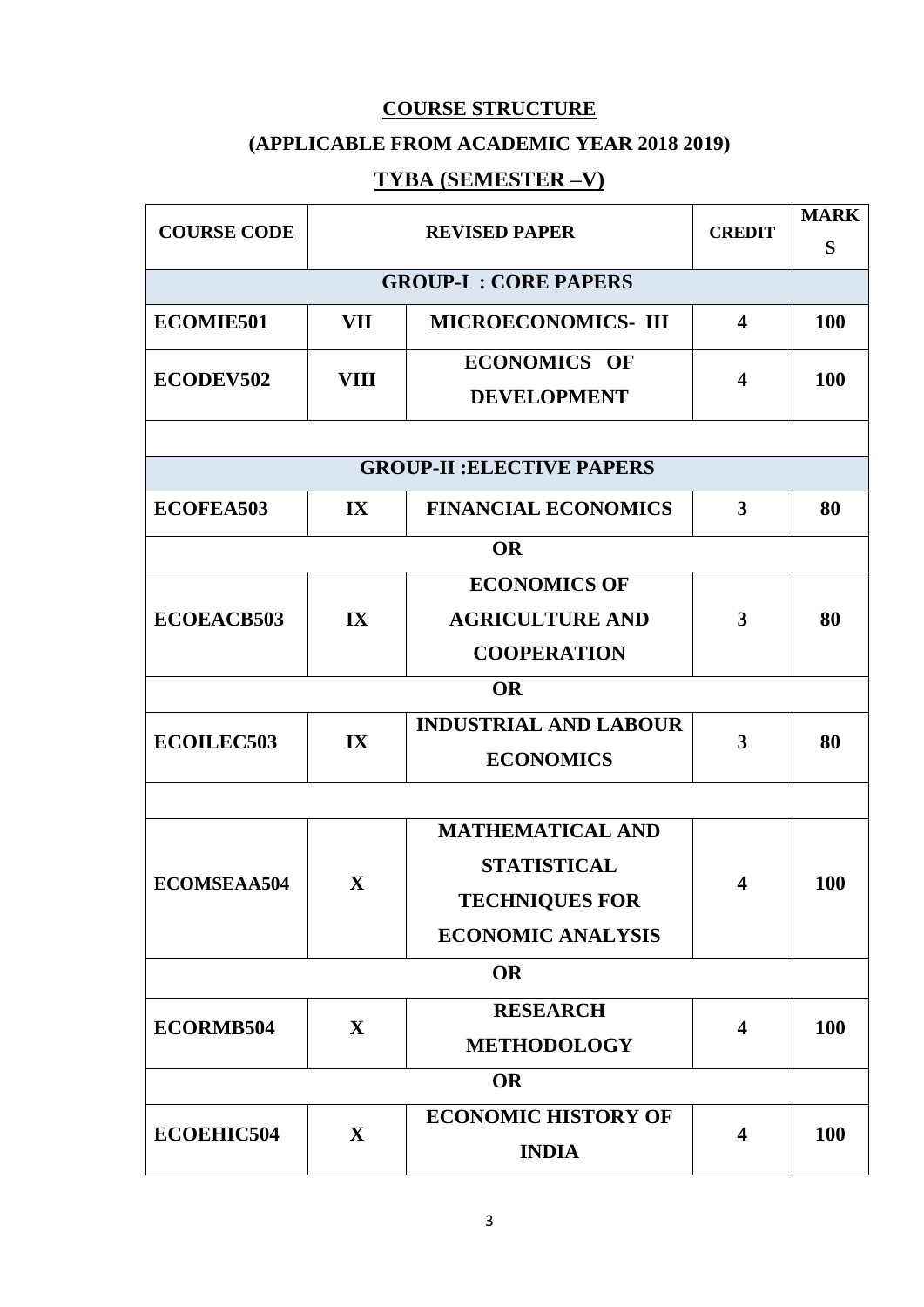| <b>ECOIEA505</b>  | XI  | <b>INTRODUCTION TO</b><br><b>ECONOMETRICS</b> | ◢ | <b>100</b> |
|-------------------|-----|-----------------------------------------------|---|------------|
|                   |     |                                               |   |            |
|                   |     | <b>OR</b>                                     |   |            |
| <b>ECOMMEB505</b> | XI  | <b>MATHEMATICAL</b>                           | 4 | <b>100</b> |
|                   |     | <b>METHODS IN ECONOMICS</b>                   |   |            |
|                   |     | <b>OR</b>                                     |   |            |
| <b>ECOENVC505</b> | XI  | <b>ENVIRONMENTAL</b>                          | 4 | <b>100</b> |
|                   |     | <b>ECONOMICS</b>                              |   |            |
|                   |     |                                               |   |            |
| <b>ECOHET506</b>  | XII | <b>HISTORY OF ECONOMIC</b>                    | 3 | 80         |
|                   |     | <b>THOUGHT</b>                                |   |            |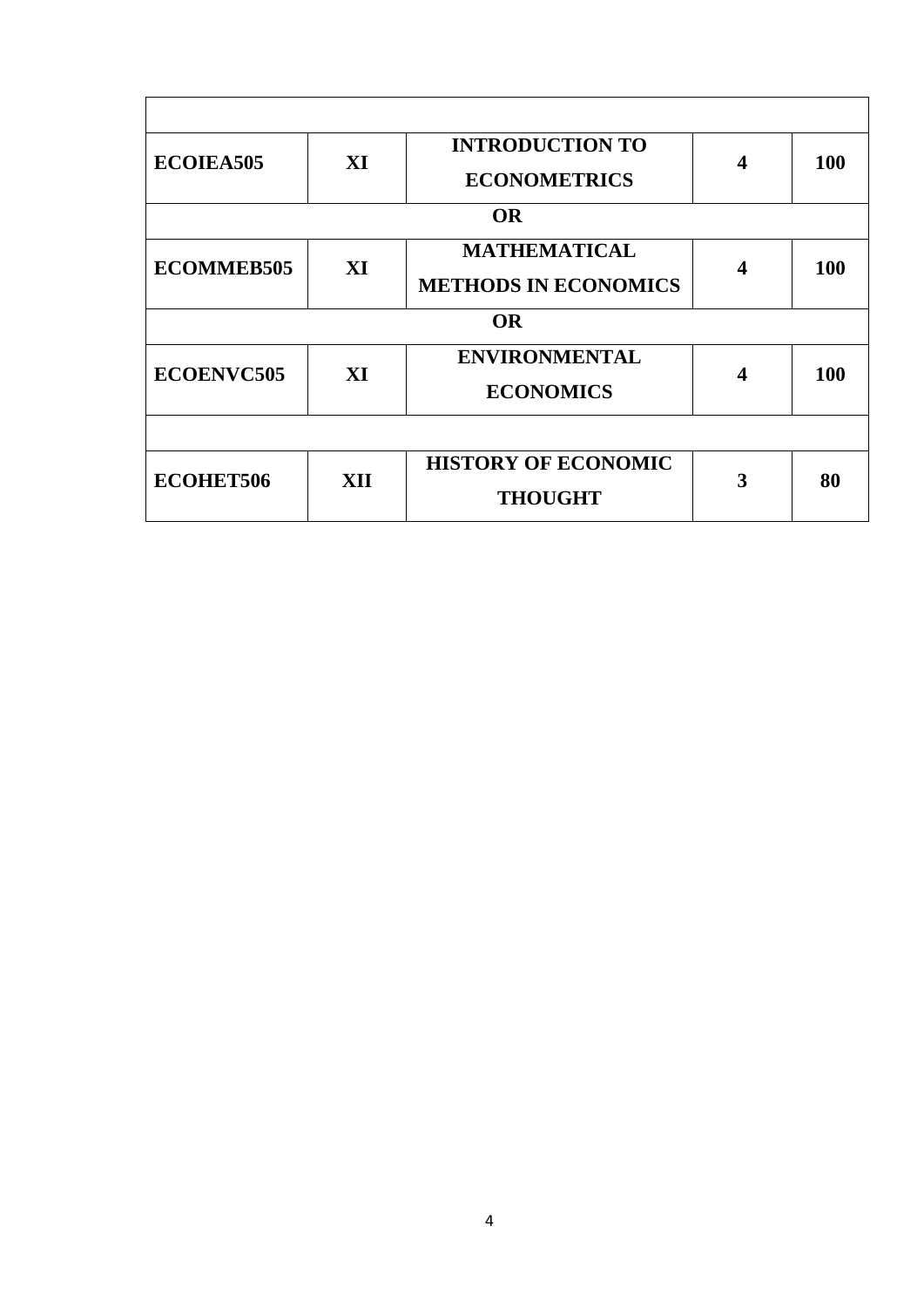# **MICROECONOMICS III: PAPERVII**

#### **SEMESTER –V**

| <b>COURSE CODE</b> | <b>PAPER TITLE</b>        |                | <b>MARKS</b> |
|--------------------|---------------------------|----------------|--------------|
| <b>GROUP - I</b>   | <b>CORE PAPERS</b>        | <b>CREDITS</b> |              |
|                    | <b>MICROECONOMICS III</b> |                |              |
| ECOMIC501          | : PAPER VII               |                | 100          |

#### **Preamble:**

*The course is designed to provide sound understanding in microeconomic theory. Since students have been taught perfect competition, this course focuses on three aspects, which are the study of imperfect competition, general equilibrium and welfare economics.*

#### **Module 1**: **Monopoly**

Sources of monopoly - Profit maximising monopoly – Calculation of price, output and profit for a monopoly- Price discrimination: First, Second and Third degree- Public policy towards monopoly.

### **Module 2**: **Basics of Game theory**

Prisoner"s Dilemma – Dominant strategy equilibrium – Battle of sexes game – Nash equilibrium – Extensive form games – Game tree.

### **Module 3**: **Oligopoly**

The Cournot model – The Bertrand model – The Edgeworth model – The Chamberlin model – The Kinked demand curve model – Collusion and Cartels – Price Leadership.

#### **Module 4**: **General Equilibrium and Welfare Economics**

Interdependence in the Economy – General Equilibrium and its Existence -The Pareto Optimality Condition of Social Welfare, Marginal Conditions for Pareto Optimal Resource Allocation.

Perfect Competition and Pareto Optimality – Kaldor- Hicks Compensation Criterion - Arrow"s Impossibility Theorem.

- 1. Koutsoyannis, Modern Microeconomics, Macmillan Press Ltd., London, 1975.
- 2. Mankiw, N. Gregory, Principles of Microeconomics, Cengage Learning, 2015.
- 3. Mansfield, Edwin, Micro-economics: Theory & Applications,  $5<sup>th</sup>$  edition, W.W. Norton & Company, New York, 1985.
- 4. Sen Anindya, Microeconomics: Theory and Applications, Second edition Oxford University Press, New Delhi, 2007.
- 5. Salvatore, D. Microeconomics : Theory and Applications , New Delhi Oxford, New Delhi, Oxford University Press 2006.
- 6. R.Gibbons , A Primer in Game Theory, Harvester Wheatsheaf, 1992.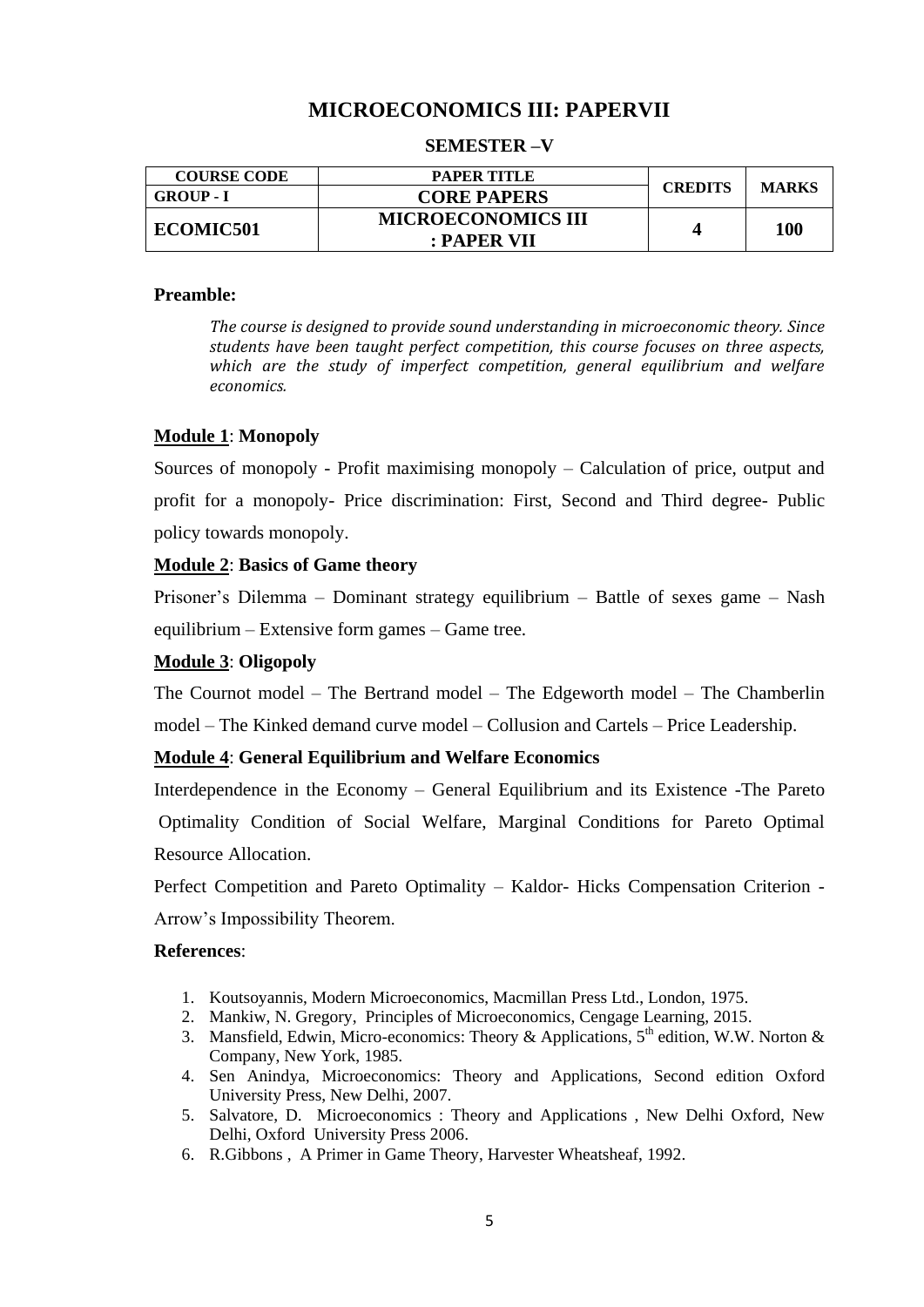# **ECONOMICS OF DEVELOPMENT: PAPER VIII**

### **SEMESTER –V**

| <b>COURSE</b><br><b>CODE</b> | PAPER TITLE                                    | <b>CREDITS</b> | <b>MARKS</b> |
|------------------------------|------------------------------------------------|----------------|--------------|
| <b>GROUP</b> -I              | <b>COMPULSORY PAPERS</b>                       |                |              |
| <b>ECODEV502</b>             | <b>ECONOMICS OF DEVELOPMENT</b><br>:PAPER VIII |                | <b>100</b>   |

### **Preamble:**

*This course is designed to inculcate diverse concepts related to economic growth and development by giving special emphasis on structural issues related to the process of development. In order to create an awareness on policy options, the pressing problems on the path of development such as inequality, poverty and technological aspects are dealt in.*

### **Module1:Concepts of Economic Growth and Development:**

Meaning of Growth and Development – Distinction between growth & development– Concept of human development. HDI, GDI, Sustainable development – Green GDP – Three core values of development – Capability Approach.

### **Module 2:Structural Issues in Development Process:**

Big push theory – Theory of human capital – Role of Education, Health  $\&$  nutrition in economic development- Schumpeter's theory of development, Dual economy models of growth, Solow"s growth model.

### **Module 3:Inequality, Poverty and Development:**

Measures of poverty and inequality – Kuznet's inverted U-hypothesis – Policy options for poverty alleviation – Inclusive growth – Self Help Groups and Micro Finance.

#### **Module 4:Technology and Economic Development:**

Role of Infrastructure in economic development –Role of technology in economic development, Types of technical progress –Schumacher"s Concept of Intermediate/ Appropriate technology, Green technology.

- 1. Todaro, Michael P. and Stephen C. Smith. Economic Development, 8e. Delhi: Pearson Education, 2003.
- 2. Thirlwall, A.P. Growth and Development 8e. New York: Palgrave MacMillan, 2005.
- 3. Meier, Gerald M. and James E. Rauch. Leading Issues in Economic Development, 8e. New Delhi: Oxford Univ. Press, 2006.
- 4. Mamoria, Joshi, Principles and practice of marketing in India, Kitab Mahal, 1979.
- 5. Boldwin, Economic Development: Theory, History and Policy, Willy Publishers, 1957
- 6. Sinha Francis, Microfinance self Help Groups in India: Living up to Their Promises, Practical Action Publishing, England, 2009.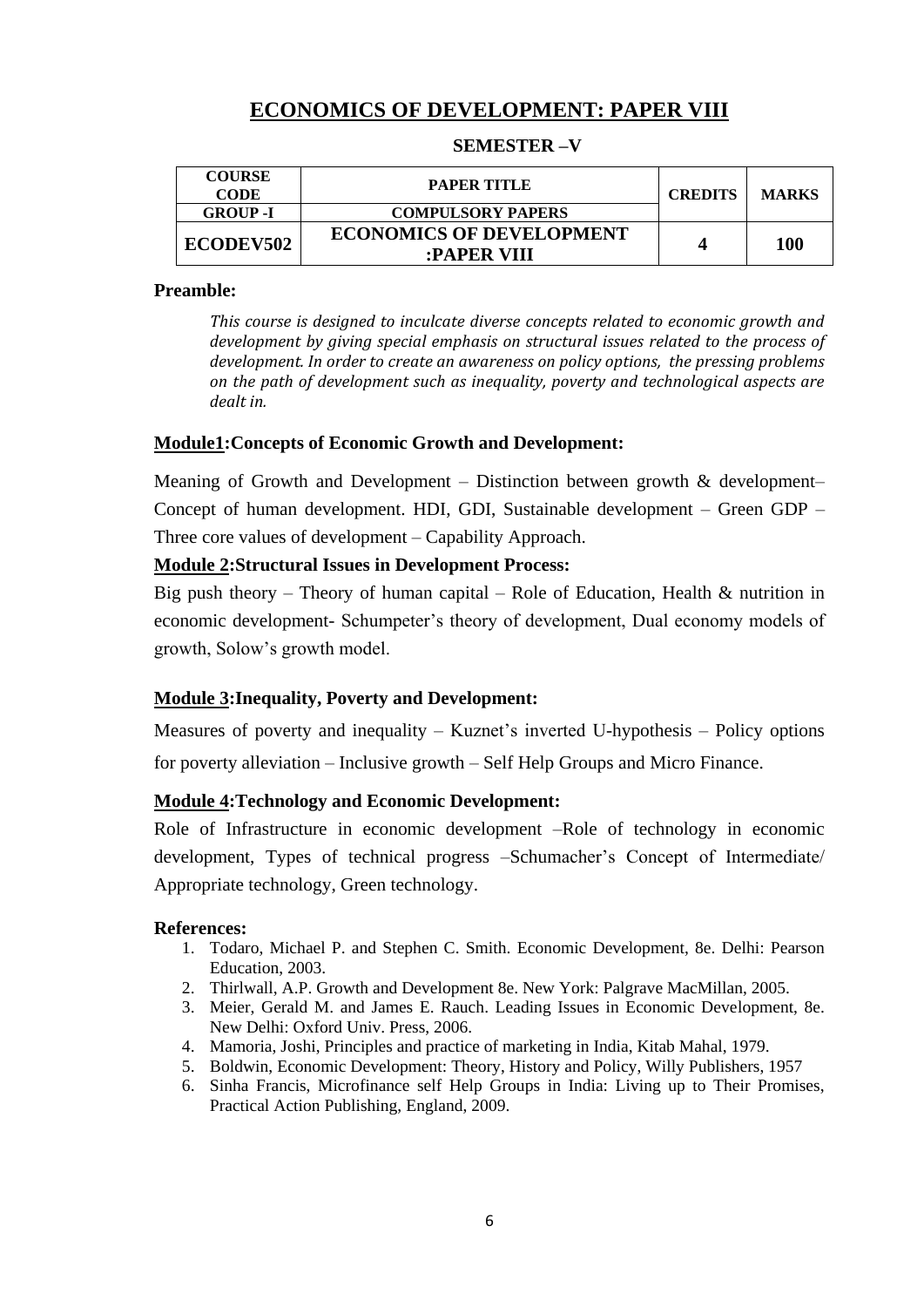# **FINANCIAL ECONOMICS: PAPER IX**

### **SEMESTER – V**

| <b>COURSE CODE</b> | <b>PAPER TITLE</b>                   | <b>CREDITS</b> | MARKS |
|--------------------|--------------------------------------|----------------|-------|
| <b>GROUP - II</b>  | <b>ELECTIVE PAPERS</b>               |                |       |
| ECOFEA503          | <b>FINANCIAL ECONOMICS: PAPER IX</b> |                | 80    |

#### **Preamble:**

*The course introduces students to the economics of Finance. It aims at imparting knowledge about the basic models of investment and portfolio analysis, including the CAPM. The valuation of assets, derivatives and options is to be studied in addition to patterns of corporate financing.*

### **Module1: Investment & portfolio Analysis:**

Basic theory of interest, discounting & present value; internal rate of return, evaluation criteria, fixed income securities; bonds prices & yields. Structure of interest rate, yield curves, spot & forward rates. Portfolio of assets, random asset returns, Mean variance portfolio analysis, The Markowitz Model & two fund theorem.

### **Module 2:CAPM:**

The capital Market line, the CAP Model, the beta of an asset  $\&$  of a portfolio, security market line, CAPM model in investment & pricing formula.

### **Module 3: Options & Derivatives:**

Meaning, functions & types of derivatives - forward contracts, futures - forward & future prices, stock index futures, interest rate futures, future for hedging. Options & Swaps and their types - Option market: call & put options, option trading strategies - spreads, straddles, strips  $\&$  straps, strangles, the principle of arbitrage. Participants of derivatives market- hedgers, speculators, arbitrageurs.

### **Module 4: Corporate Finance:**

Patterns of corporate financing: stock, debt, preferences, convertibles. Capital structure & the cost of capital, corporate debt & dividend policy, the Modigliani –Miller theorem. **References:**

- 1. David Luenberger , Investment Science, Oxford University Press, 1997.
- 2. Hull John C, Options, Futures and other derivatives, Pearson Education, 2005.
- 3. Thomas Copeland, J. Fred Weston and Kuldeep Shastri, Financial Theory and Corporate Policy, Prentice Hall, 2003.
- 4. Richard Brealey and Stewart Myers, Principles of Corporate Finance, McGraw Hill, 2002.
- 5. Stephen Ross and Bradford Jordan, Fundamentals of Corporate Finance, McGraw Hill, 2005.
- 6. William Sharpe, Gordon Alexander and J. Bailey, Investment, Prenice Hall of India, 2003.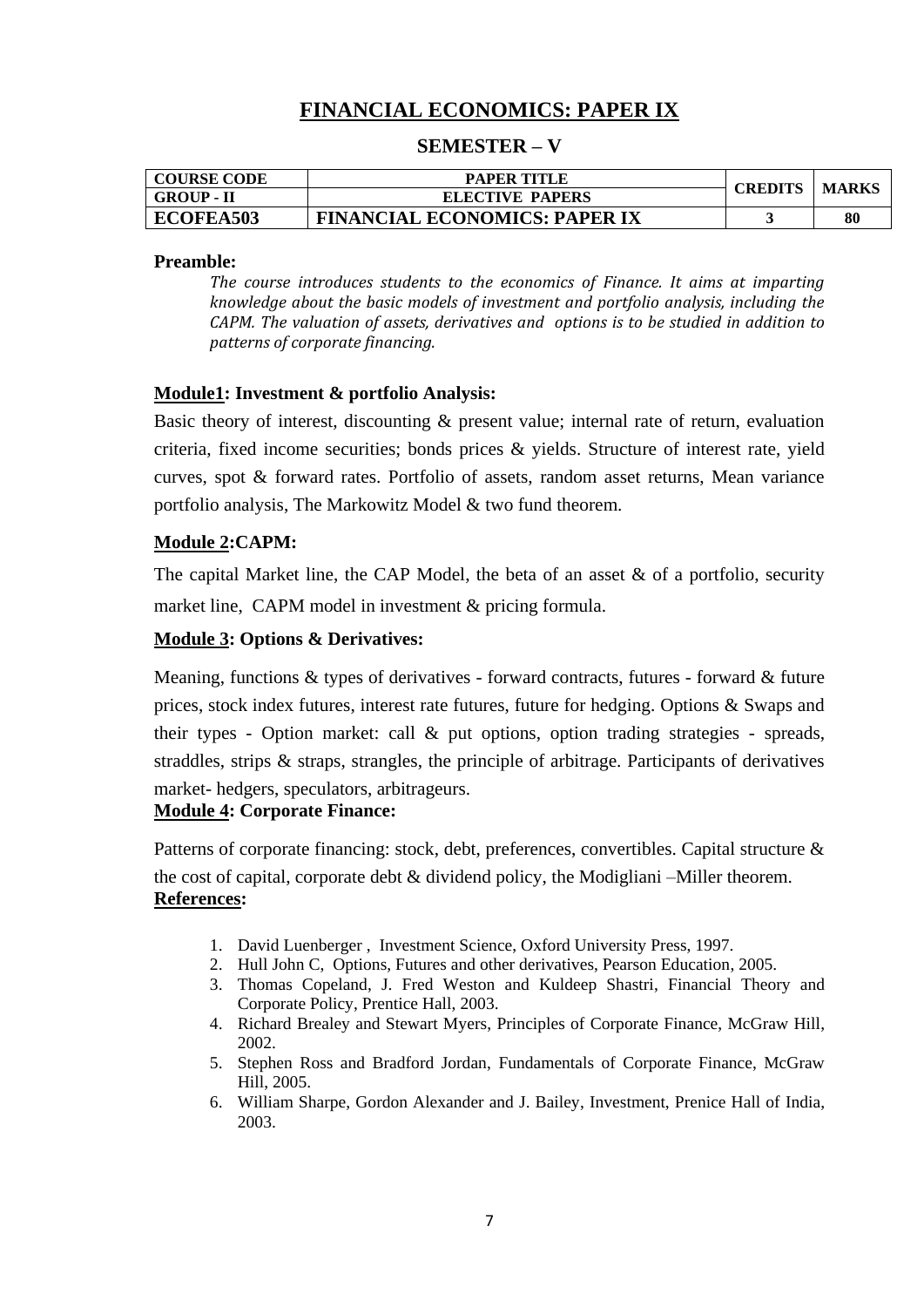# **ECONOMICS OF AGRICULTURE AND COOPERATION : PAPER IX**

### **SEMESTER V**

| <b>COURSE CODE</b> | PAPER TITLE                                                         | <b>CREDITS</b> | <b>MARKS</b> |
|--------------------|---------------------------------------------------------------------|----------------|--------------|
| <b>GROUP - II</b>  | <b>ELECTIVE PAPERS</b>                                              |                |              |
| <b>ECOEACB503</b>  | <b>ECONOMICS OF AGRICULTURE AND</b><br><b>COOPERATION: PAPER IX</b> |                | 80           |

#### **Preamble:**

*This paper provides an overview of the role of agriculture in the economic development of the country and the salient features associated to agricultural productivity and agricultural labour. The pertinent aspects related to agricultural credit, agricultural marketing as well as the global problems existing in the marketing are dealt in. Students can acquire understanding about the features of agricultural policy and the agrarian crisis as well as the problems and challenges in the field of agriculture and cooperation.*

### **Module 1: Agricultural Productivity:**

Role of agriculture in economic development - Cropping Pattern Agricultural Productivity, Causes of Low Productivity in Agriculture - Measures taken to improve the Agricultural Productivity in India - Water Management and agricultural development - Agricultural labour: Problems and suggestions.

### **Module 2:Agricultural Credit:**

Institutional and Non-Institutional Sources of Credit - Co-operative Credit and Agriculture, Rural Indebtedness - Commercial Banks and Regional Rural Banks, microfinance - NABARD - Role and Performance.

#### **Module 3: Agricultural Marketing :**

Types of Marketing - Corporate, Commodity and Global Problems and Measures of Agricultural Marketing - WTO and Indian Agriculture. Problems of Agricultural Marketing and its measures- National Agricultural Market.

#### **Module 4:Agricultural Price and Policy:**

New Agricultural Policy – 2007 - Food Security in India - Price Policy of CACP Evaluation, Agricultural Crisis and Farmers" Suicide. Agro-Tourism and its policy

- 1. Bilgram, S.A.R, Agricultural Economics, Himalaya Publication House, Delhi, 1966
- 2. Raj K.N, Essays in Commercialization of Indian Agriculture, Oxford University Press, New Delhi, 1988.
- 3. Thamarajalaxmi R, Intersectoral Relationship in Developing Economy, Academic Foundation, Delhi, 1994.
- 4. Memoria C. B, Agricultural Problems of India, Kitab Mahal Allahabad, 1979.
- 5. Datt and Sundaram, Indian Economy, S.Chand & Company, New Delhi, 2012.
- 6. Mishra &Puri, Indian Economy, Himalaya Publishing House, New Delhi,2012.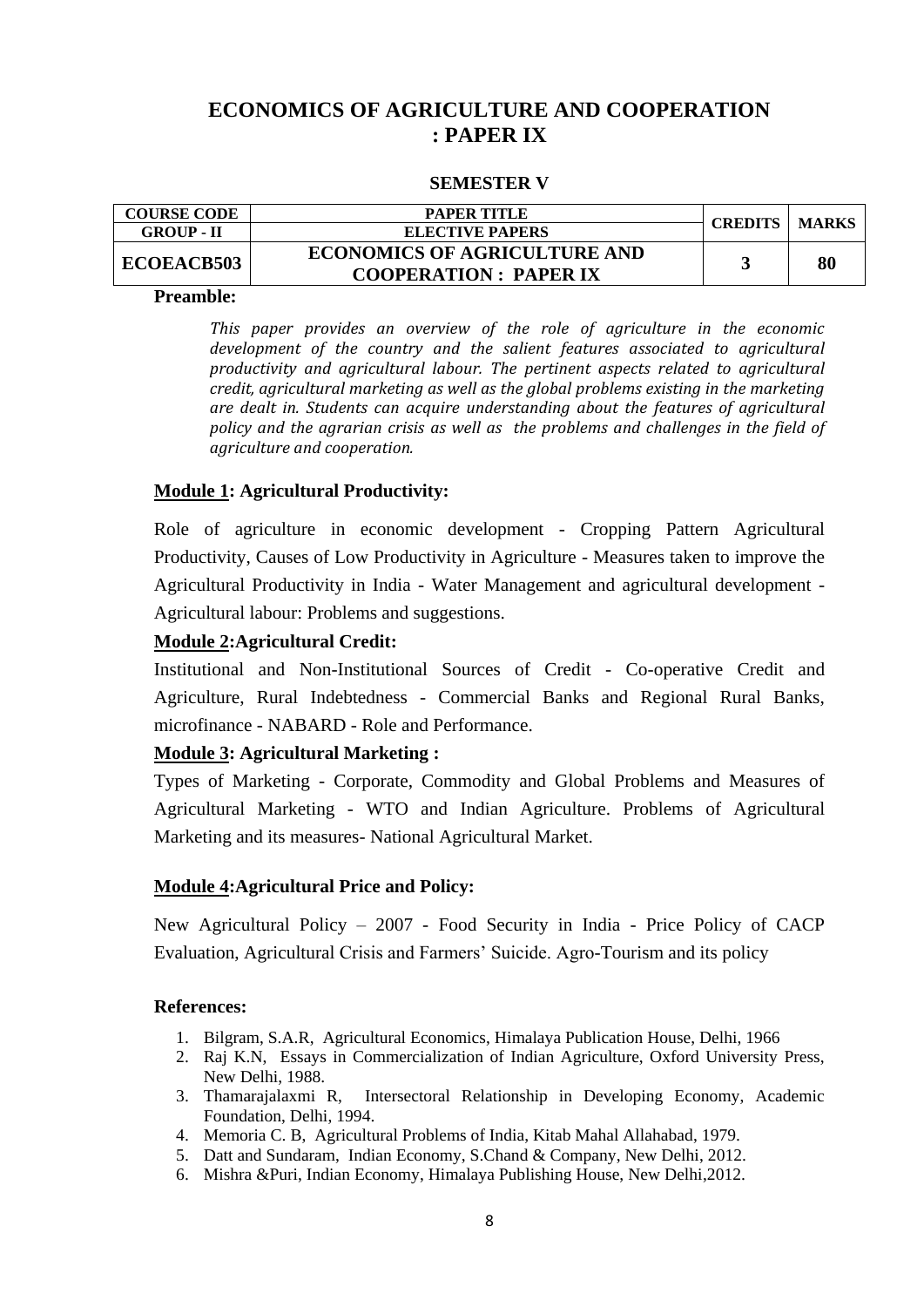# **INDUSTRIAL AND LABOUR ECONOMICS: PAPER IX**

### **SEMESTER V**

| <b>COURSE CODE</b> | <b>PAPER TITLE</b>                                        |  | <b>CREDITS   MARKS</b> |
|--------------------|-----------------------------------------------------------|--|------------------------|
| <b>GROUP - II</b>  | <b>ELECTIVE PAPERS</b>                                    |  |                        |
| <b>ECOILEC503</b>  | <b>INDUSTIRAL AND LABOUR CONOMICS:</b><br><b>PAPER IX</b> |  | 80                     |

#### **Preamble**:

*There has been a paradigm shift in the structure of the Indian industrial sector and the policies governing it ever since the new era of globalisation and liberalisation has ushered in. This paper intends to equip the students with the knowledge about the fundamentals of Industrial Economics and also the changing policies related to the Indian industry in the globalised era.*

#### **Module 1: Introduction**

Meaning and Scope of Industrial Economics, Industrial Profile : Private sector - Performance and Problems; Cooperatives - features, types, merits and demerits; Public Sector - Role, Performance and Problems, Diversification and Industrial Combinations - Motives for Mergers and Acquisitions.

### **Module 2: Industrial Location and Problem of Regional Imbalance**

Determinants of Industrial Location, Theories of Industrial Location - Weber's and Sargent Florence's Theories, Dispersion of Industries and the Problem of Regional Imbalance

#### **Module 3: Industrial Productivity and Industrial Sickness**

Concept and Measurement of Industrial Productivity, Factors Affecting Industrial Productivity, Industrial Sickness - Causes, Effects and Remedial Measures, Rationalisation - Concept, Aspects and Impact

#### **Module 4: Industrial Development in India**

New Industrial Policy, 1991**;** Disinvestment Policy; FIPB Revamp- Micro, Small and Medium Enterprises Development Act, 2006; National Manufacturing Policy, 2011,Recent Trends in India's Industrial Growth, Industrial Policy, 2012, Role of MNCs in the Indian Economy - Merits and Demerits, Issues in Industrial Proliferation and Environment Preservation; Pollution Control Policies.

- 1. Agrawal A.N, Indian Economy, New Age International Publishers, New Delhi, 2011.
- 2. Barthwal R.R, Industrial Economics, New Age International Publishers, NewDelhi, 2007.
- 3. Cherunilam. F, Industrial Economics: Indian Perspective, Himalaya Publishing House, Mumbai, 1994.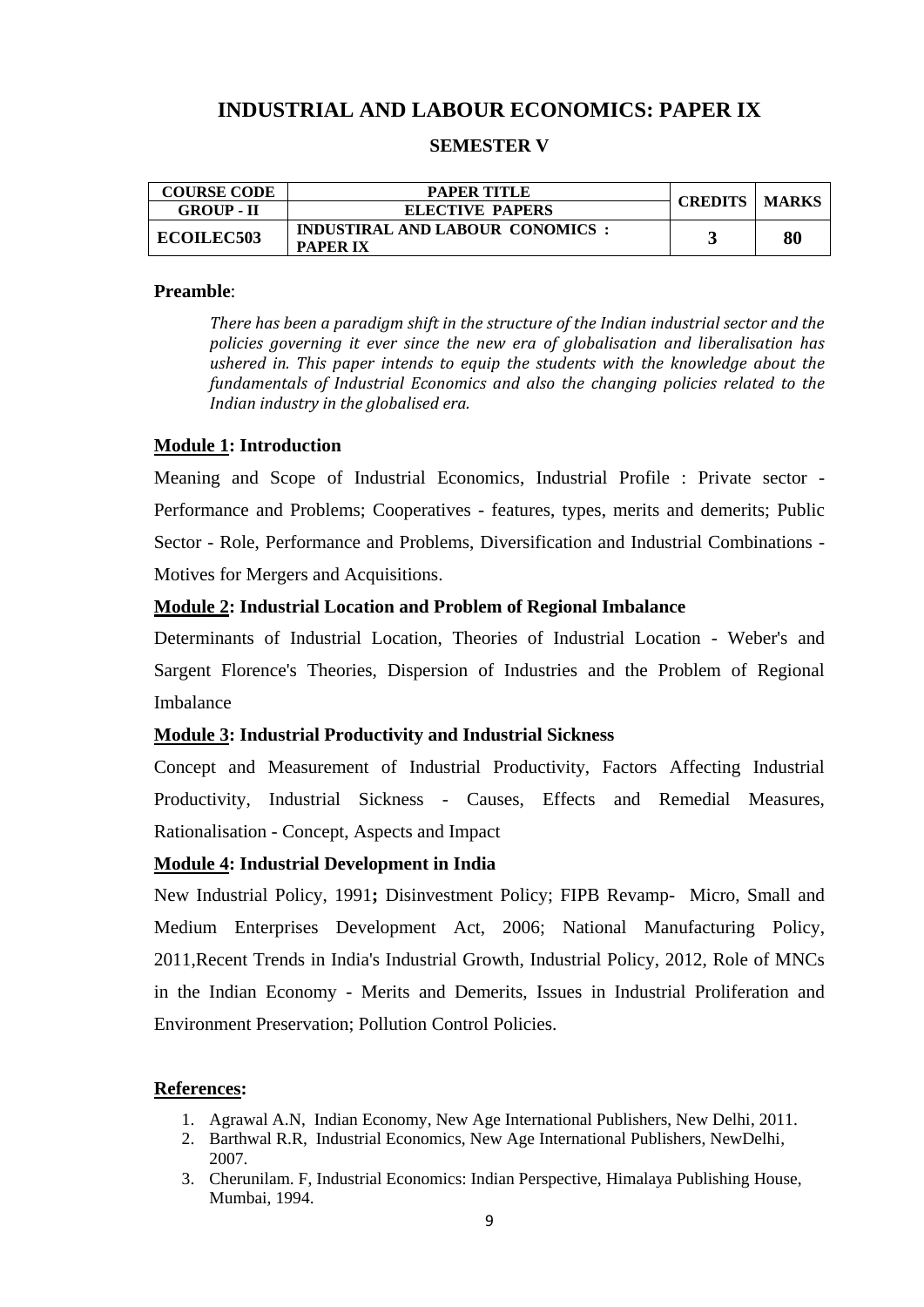- 4. Datt R. and Sundaram K.P.M, Indian Economy, S.Chand& Co., New Delhi, 2009.
- 5. Desai S.S.M. and Bhalerao N, Industrial Economy of India, Himalaya Publishing House, Mumbai, 2008.
- 6. Kuchhal S.C, Industrial Economy of India, Chaitanya Publishing House, Allahabad,1980.

# **MATHEMATICAL AND STATISTICAL TECHNIQUES FOR ECONOMIC ANALYSIS: PAPER X**

### **SEMESTER V**

| <b>COURSE CODE</b> | <b>PAPER TITLE</b>                  | <b>CREDITS</b> | <b>MARKS</b> |
|--------------------|-------------------------------------|----------------|--------------|
| <b>GROUP - II</b>  | <b>ELECTIVE PAPERS</b>              |                |              |
|                    | <b>MATHEMATICAL AND STATISTICAL</b> |                |              |
| <b>ECOMSEAA504</b> | <b>TECHNIQUES FOR ECONOMIC</b>      |                | 100          |
|                    | <b>ANALYSIS :PAPER X</b>            |                |              |

### **Preamble**

*A plethora of data has emerged at an exponential rate and it is the description, interpretation and understanding of these data and drawing of accurate conclusions that is imperative for a student of Economics. The aim of this paper is to provide students with the mathematical and statistical skills and understanding needed for 'knowing why' and 'when' to apply these techniques.* 

### **Module 1: Equations, Graphs and Derivatives**

Microeconomic applications of equations and graphs - Linear and non-linear relationships in economic analysis– Market demand and supply models, taxes, elasticity Derivatives and their applications in various areas of economic analysis – Derivatives– Higher order derivatives– Increasing and decreasing functions; Necessary and sufficient conditions for maxima and minima– Optimisation of economic functions

#### **Module 2: Linear Algebra**

Matrices and basic operations on matrices– Rank of a matrix– Inverse of a matrix– Cramer"s rule– Input-Output Analysis and policy implications– Linear Programming Problem: Formulation and graphical solution.

#### **Module 3: Descriptive Statistics and graphing techniques for presenting data**

Concept of primary and secondary data along with tabulation and graphs – Measures of central tendency (only arithmetic-mean, median, and mode) – Absolute and relative measures of dispersion (range, quartile deviation, mean deviation and standard deviation) with simple applications – Measures of skewness and kurtosis – Lorenz Curve.

Commercial Statistics – Brokerage, Commission and Insurance.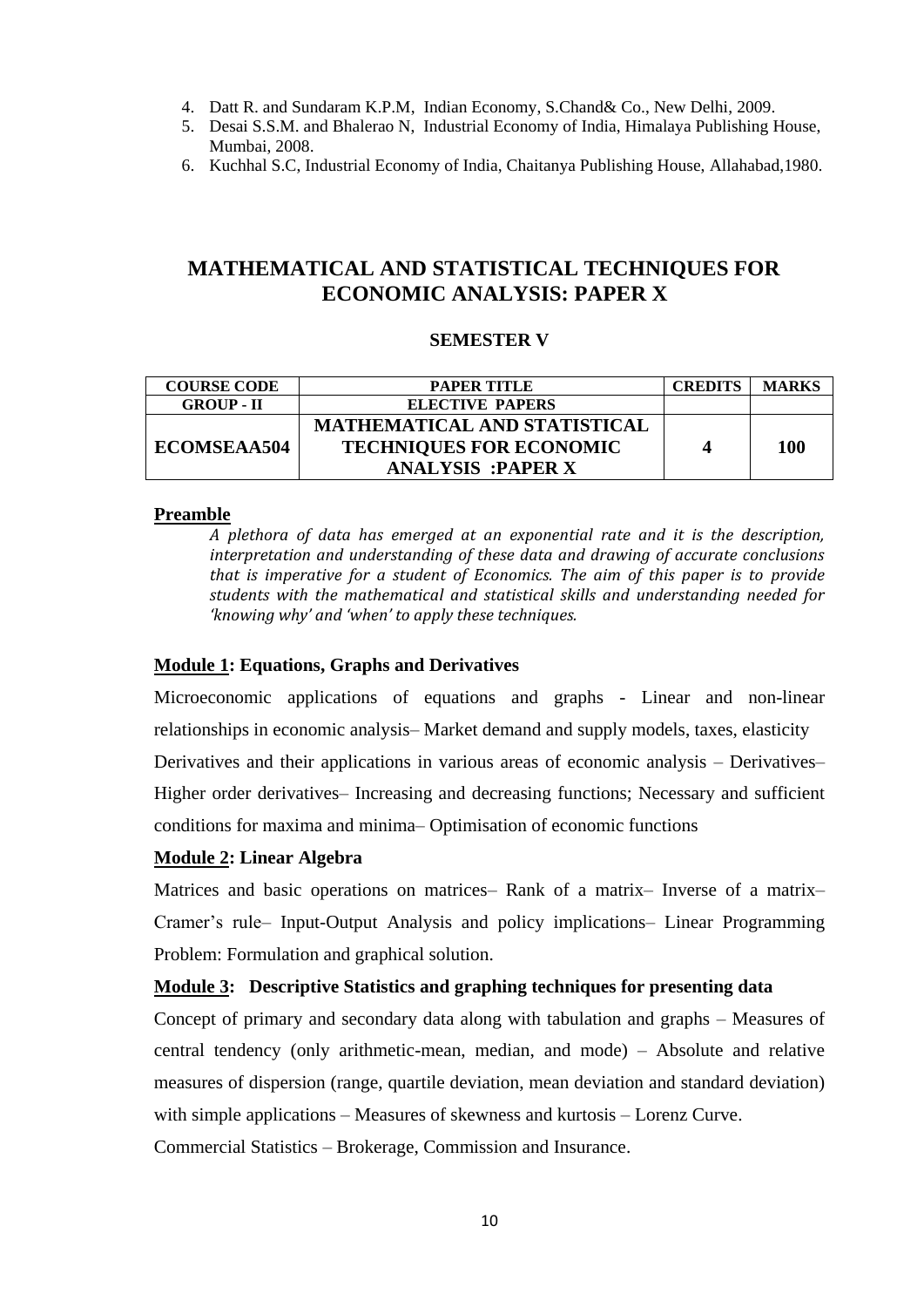### **Module 4: Elementary Probability Theory**

Sample space and events– Mutually exclusive, exhaustive and complimentary events– Conditional probability– Binomial probability distribution– Nature and Properties of the Normal Probability Distribution; Standard Scores and the Normal Curve; The Standard Normal Curve: Finding Areas when the Score is Known, Finding Scores when the Area is Known.

### **References:**

1. Dowling Edward T: Introduction to Mathematical Economics, Schaum Outline Series in Economics, Tata McGraw -Hill, New Delhi, 2004.

2. Dowling Edward T: Theory and Problems of Mathematical Methods for Business and Economics, McGraw –Hill, 1993.

- 3. Gupta S.P.: Statistical Methods, S. Chand, New Delhi, 2014.
- 4. Lerner Joel J and P.Zima: Theory and Problems of Business Mathematics, McGraw Hill,New York, 1986.
- 5. Sancheti D.C. and V.K. Kapoor: Statistics-Theory, Methods and Applications, S. Chand,New Delhi, 2014.
- 6. Chiang A. C.: Fundamental Methods of Mathematical Economics, 3rd edition, McGraw-Hill, 1984.

## **RESEARCH METHODOLOGY: PAPER X**

#### **SEMESTER V**

| <b>COURSE CODE</b> | <b>PAPER TITLE</b>          | <b>CREDITS</b> | <b>MARKS</b> |
|--------------------|-----------------------------|----------------|--------------|
| <b>GROUP - II</b>  | <b>ELECTIVE PAPERS</b>      |                |              |
| <b>ECORMB504</b>   | <b>RESEARCH METHODOLOGY</b> |                |              |
|                    | $:$ PAPER $X$               |                | 100          |

#### **Preamble:**

*This paper is designed with the view to introduce the concepts, principles and methods of economic research based on qualitative and quantitative data. The course will enable the students to get an insight into the applications of modern analytical tools and techniques related economic decision making. The student gets an opportunity to learn how to collect and analyze primary and secondary data. Practical sessions will strengthen the knowledge related to computer applications to research analysis.*

#### **Module 1: Introduction to Concept of Research:**

Nature, Scope & Purpose of social research - Basic assumptions of research - Significance and objectivity in social sciences research - Types of research: pure & applied research; formulative or exploratory research; descriptive research, historical research, experimental research, survey research - Ethical issues and major difficulties relating to research .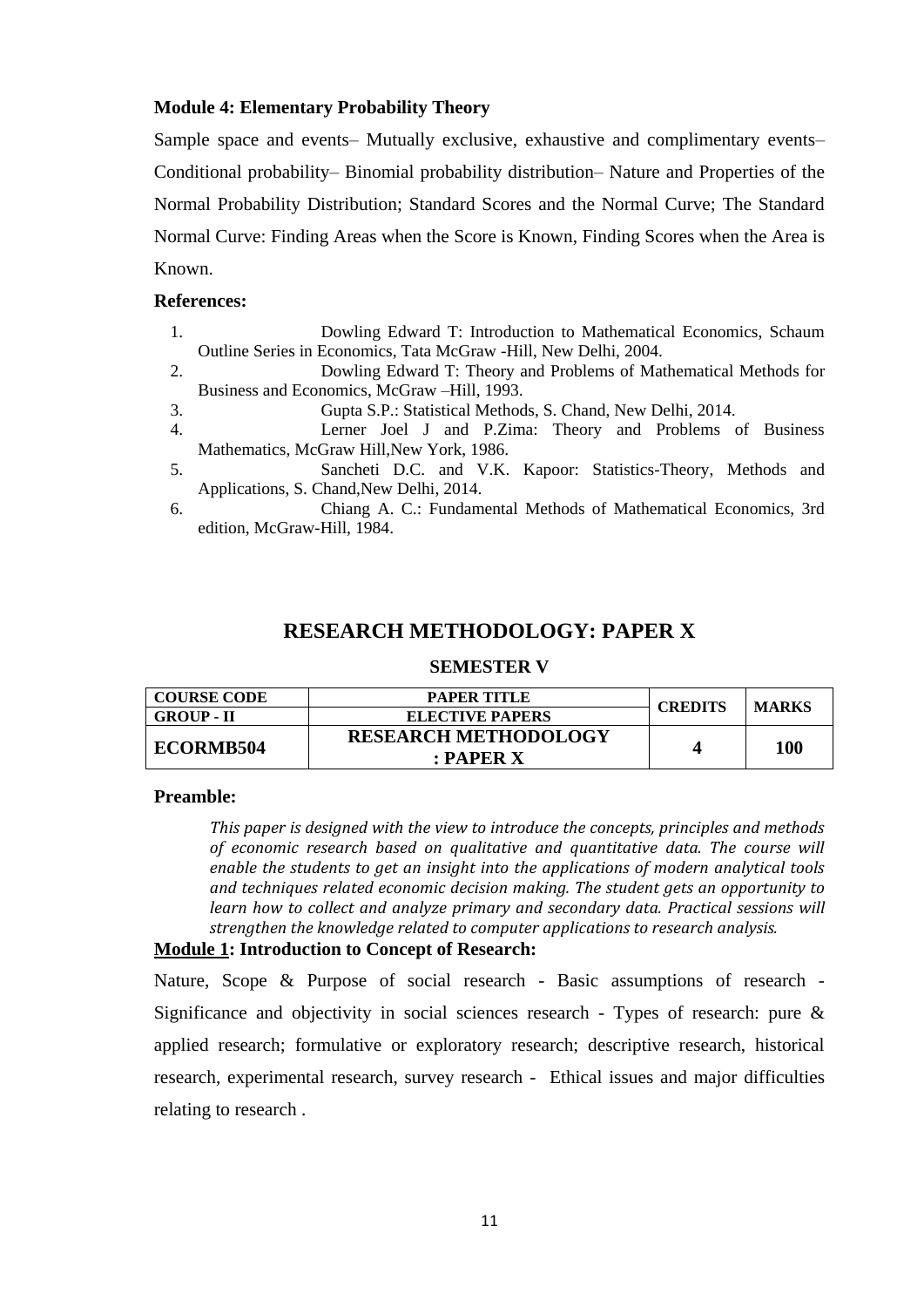#### **Module 2: Elements of Research Methodology:**

Steps in Research process: Identification, selection and formulation of research problem – sources of research problem – criteria of a good research problem - Review of literature - Formulation of hypothesis - Preparing Research Design: Definition, Concepts, and types– exploratory, descriptive and diagnostic, experimental and Analytical research designs – Collection and analysis of the data - Interpretation and report writing.

Use of web search in research process- introduction to Internet and WWW - Using search engine like Google, Yahoo etc. Use of advanced search techniques.

#### **Module 3: Sources of Data for Research:**

Types of data sources: Primary and Secondary - Primary data-Meaning and Collection methods - Observational method - Interview technique - Design of Schedule and Questionnaire - Survey method and Field Visits - Case Study as a method.

Major Sources of Secondary data: Meaning, advantages, Relevance, limitations and cautions of secondary data.

Sampling Technique: Census and sample survey- Essentials of a good Sampling - Advantages and limitations of sampling, Methods of sampling: Random sampling : Simple or Unrestricted Random Sampling- Mixed or Stratified Random Sampling, Systematic or Quasi Random sampling – Multistage or Cluster Random Sampling - Sequential Random Sampling, Non random sampling : Judgement or Purposive sampling–Convenience sampling accidental sampling – Quota sampling, Selecting an appropriate sampling technique- Sampling and Non-sampling errors - Sample size.

#### **Module 4: Processing and Analysis of Data**

Classification, Tabulation and Graphical presentation of socio-economic data - An introduction to Statistical Analytical Tools – Measures of Central Tendency – Measures of Variation: absolute and relative measures – Quartile deviation, standard deviation, coefficient of variation- Skewness: meaning and Measurement (Karl Pearson"s and Bowley"s methods) - Basics of Computer Applications in Data organization & Data Processing, Introduction to spreadsheet application, features and functions, Using formulas and functions, Data storing, Features for Statistical data analysis, Graphical representation of data, Generating charts/ graph and other features. **References:**

- 1. Goode J. William & Hatt K. Paul, Methods in social Research, New York, McGraw-Hill, 1952.
- 2. Kothari, C.R., Research Methodoloy: An Introduction, Delhi, New Age, 2004.
- 3. Krishnaswami, O.R & M. Ranganatham ,Methodology of Research in Social Sciences, Himalaya Publishing House, Mumbai, 2011.
- 4. P. Saravanavel, Research Methodoloy, KitabMahal, Allahabad, 1987.
- 5. Gupta S. P., Statistical Methods, Sultan Chand and Sons, New Delhi, 2014 .
- 6. Rajaram V., Fundamentals of computers, Prentice Hall of India, New Delhi, 1996.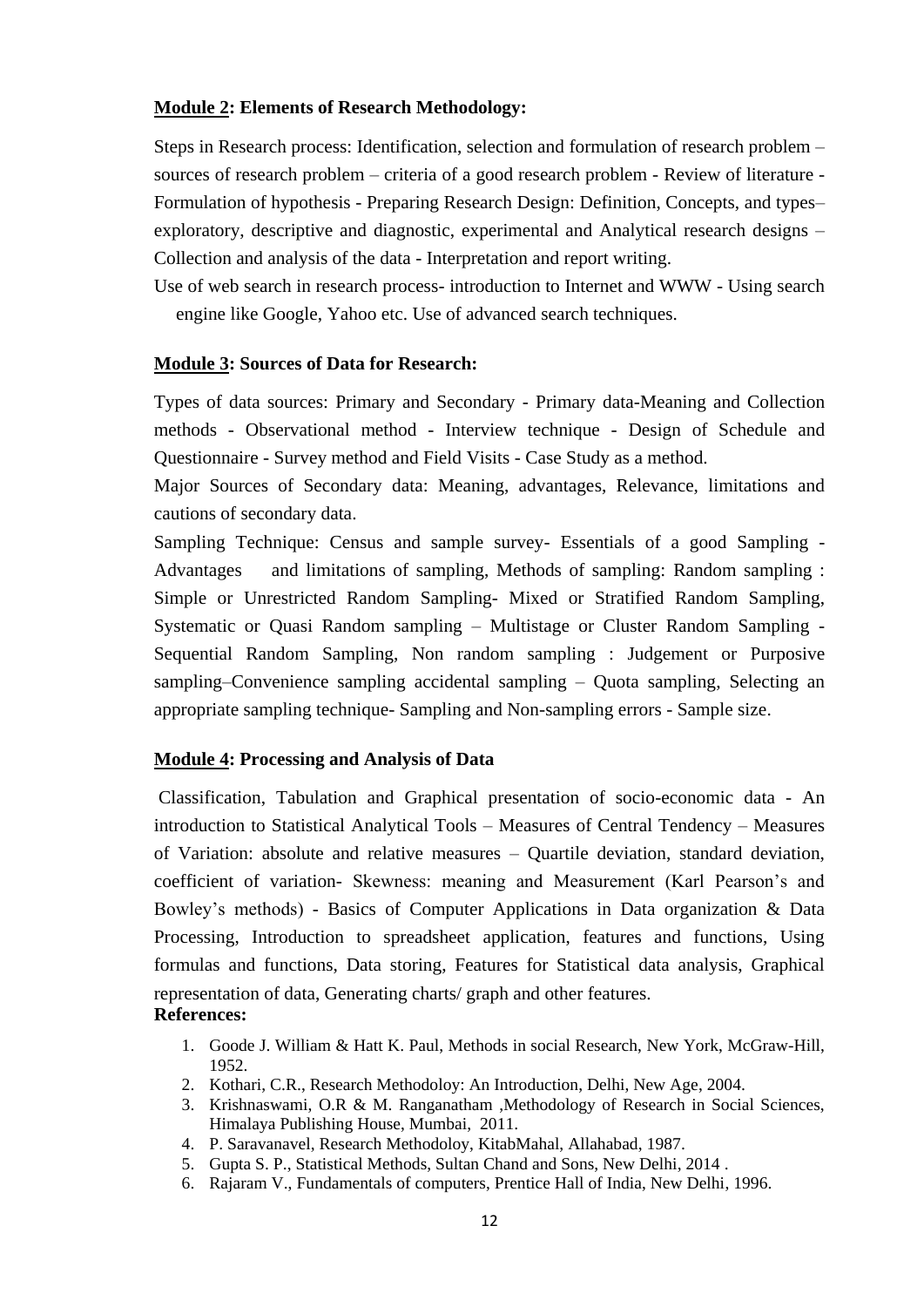# **ECONOMIC HISTORY OF INDIA: 1857-1947: PAPER X**

### **SEMESTER – V**

| <b>COURSE CODE</b> | <b>PAPER TITLE</b>                                    |                      |     |
|--------------------|-------------------------------------------------------|----------------------|-----|
| <b>GROUP - II</b>  | <b>ELECTIVE PAPERS</b>                                | <b>CREDITS MARKS</b> |     |
| <b>ECOEHIC504</b>  | <b>ECONOMIC HISTORY OF INDIA: 1857-1947 : PAPER X</b> |                      | 100 |

#### **Preamble:**

*This course analyses key aspects of Indian economic development during the second half of British colonial rule. It investigates the place of the Indian economy in the wider colonial context, and the mechanisms that linked economic development in India to the colonial rule.* 

#### **Module1: Growth and Structural Change 1857-1947**

The state of Indian Economy after 1857 under British Rule- Nature of Communities-Trade and Tariff Policy- Foreign Investment and Exchange Rate Policy, Saving and Investment- Public Finance -Balance of Payments- Great Depression and the Indian Economy.

#### **Module 2: Agriculture and the Commons**

Trends in Production and Income-Resources, Regional dimensions of agriculture- land, labour and credit markets- forests and forest-indigenous inhabitants -village commons and pastures-land use patterns-Jhum Cultivation- Waste lands.

#### **Module 3: Industry**

Long term patterns of small scale industrialization and its interpretation- handloom, weaving and other industries- labour and capital in traditional small scale industrymodern small scale industry- statistical outline of large scale industry- stages of industrialization and major industries- labour, finance, entrepreneurship and management in large scale industry.

#### **Module 4: Infrastructure, Fiscal and Monetary systems:**

Impetus- Irrigation- Railways- Roads and Inland Waterways- Ports- Post and Telegraph-Power- Legal- systems Economic policy and policy making-Trade policy- Fiscal systems- Monetary system- prices.

- 1. Tirthankar Roy, The Economic History of India 1857-1947, Oxford University Press, 2011.
- 2. S.Sivasubramonian, National Income of India in the Twentieth Century, Oxford University Press, 2000.
- 3. SumitGuha (ed.), Growth, Stagnation or Decline?, Delhi , Oxford University Press,1993.
- 4. A.K. Banerji, India"s Balance of Payments, Bombay: Asia Publishing House,1962.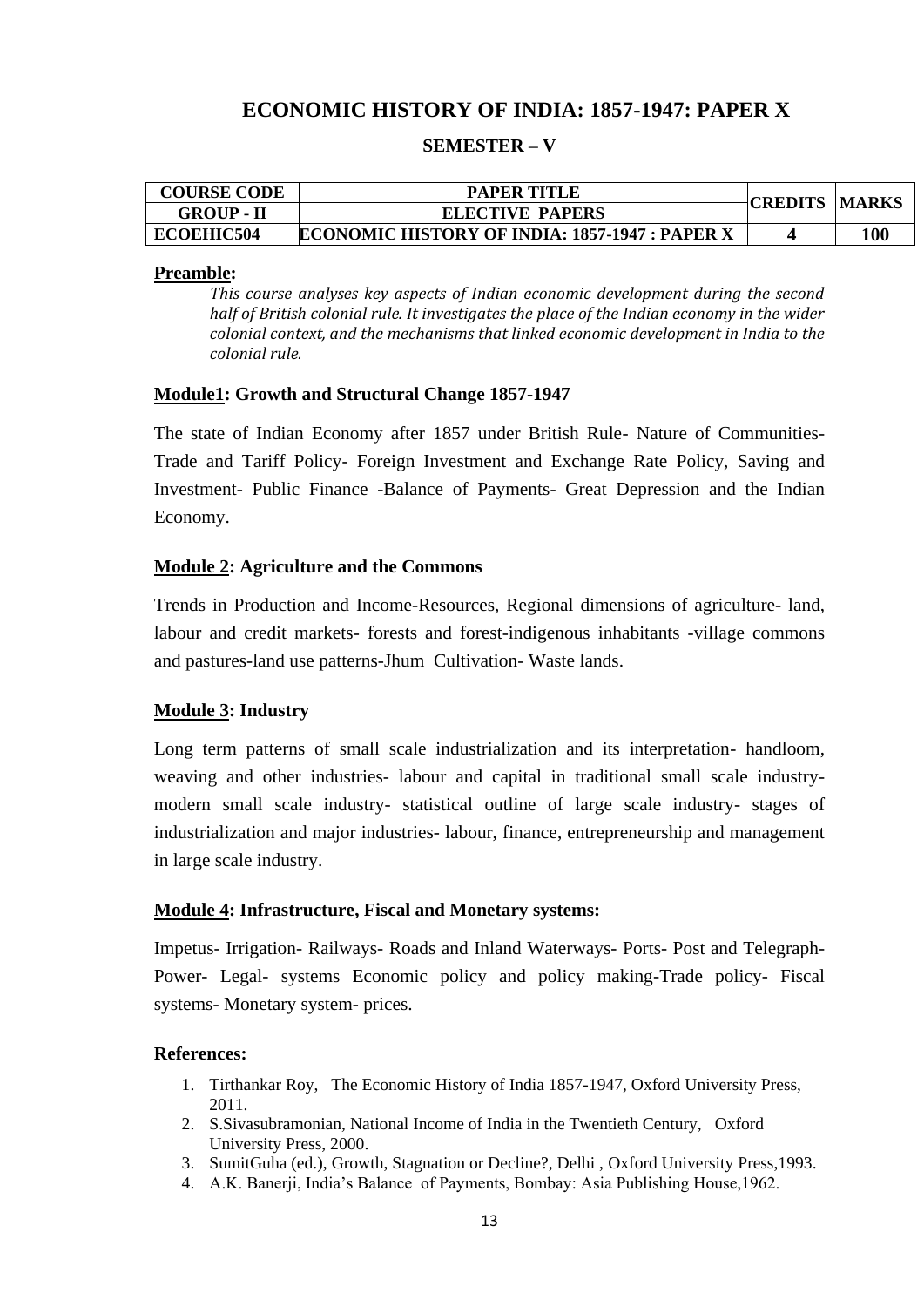- 5. George Blyn, Agricultural Trends in India, 1891-1947: Output, Availability and Productivity, Philadelphia: University of Pennsylvania press, 1966
- 6. Alice Thorner, The Secular Trend in the Indian Economy,1881-1951,Economic Weekly, vol.14,1962.

# **INTRODUCTION TO ECONOMETRICS: PAPER XI**

### **SEMESTER V**

| <b>COURSE CODE</b> | PAPER TITLE                         | <b>CREDITS</b> | <b>MARKS</b> |
|--------------------|-------------------------------------|----------------|--------------|
| <b>GROUP - II</b>  | <b>ELECTIVE PAPERS</b>              |                |              |
| ECOIEA505          | <b>INTRODUCTION TO ECONOMETRICS</b> |                | 100          |
|                    | $:$ PAPER XI                        |                |              |

### **Preamble:**

*The objective of this course is to impart a basic understanding of econometrics. At the same time, it will enhance the student's ability to apply the theoretical techniques to the problems of the real world. Topics like forecasting have been introduced to impart this practical orientation.*

### **Module 1: Idea of a random variable:**

Concept of a random variable: Discrete and continuous - Expected values of a random variable - Variance of a random variable - Discrete random variables: Bernoulli, Binomial, Poisson - Continuous random variables: The normal distribution.

### **Module 2: Jointly distributed Random variables:**

Joint and marginal distributions for bivariate random variables - Conditional probability-Conditional mean and variance – Covariance - Correlation and Partial correlation - Central limit theorem (without proof).

### **Module 3: Statistical Inference:**

Point and interval estimation - The Z distribution - The Null and Alternate hypotheses and significance testing for mean using Z distribution when population variance is known - The chi-square distribution and testing for sample variance with known population variance - The F distribution and comparing sample variances - The t distribution and hypothesis tests when population variance in unknown.

### **Module 4: Regression Analysis:**

Two variable regression model - The concept of the PRF - Classical assumptions of regression - Derivation of the OLS estimators and their variance - Properties of OLS estimators under classical assumptions, Gauss-Markov Theorem (without proof) - Tests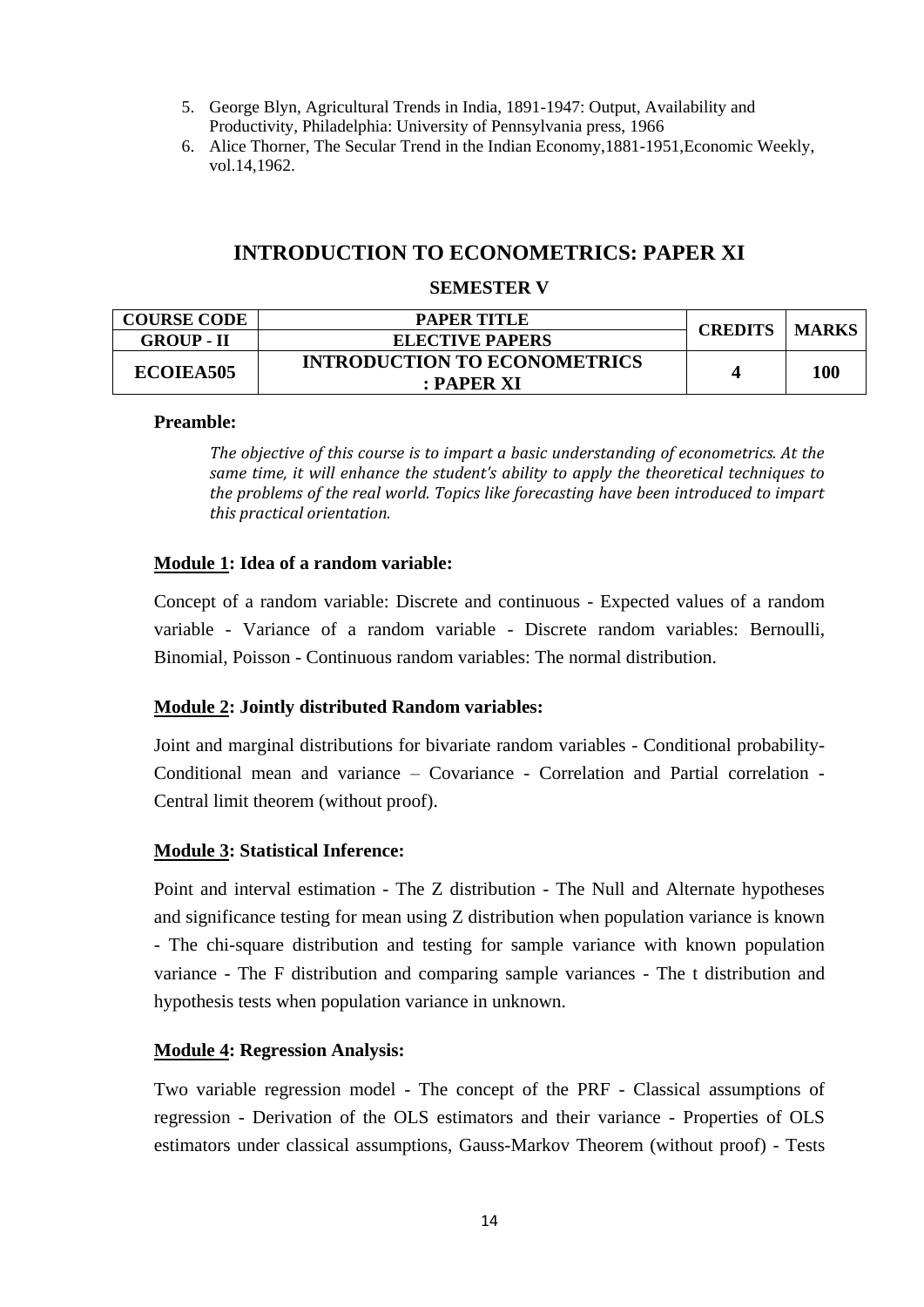of Hypothesis, confidence intervals for OLS estimators - Measures of goodness of fit: R square and its limitations, adjusted R square and its Limitations.

### **References:**

- 1. Damodar N. Gujarati, Basic Econometrics, McGraw-Hill, Delhi, 2003.
- 2. Kapoor V. K., Operations Research Problems & Solutions, Sultan Chand & sons, Delhi, 2011.
- 3. Murray R. Spigel Schaum"s Outline of Theory and Problems of Statistics, McGraw- Hill, 1988.
- 4. Jeffrey M. Wooldridge, Econometrics, Cengage Learning, India Edition, 2009.
- 5. Damodar Gujarati, Econometrics by Example, Palgrave Macmillan, 2011.
- 6. Stock J. Watson, Introduction to Econometrics, Prentice Hall, New York, 2003.

# **MATHEMATICAL METHODS IN ECONOMICS: PAPER XI**

### **SEMESTER V**

| <b>COURSE CODE</b> | PAPER TITLE                    | <b>CREDITS</b> | <b>MARKS</b> |
|--------------------|--------------------------------|----------------|--------------|
| <b>GROUP - II</b>  | <b>ELECTIVE PAPERS</b>         |                |              |
| <b>ECOMMEB505</b>  | <b>MATHEMATICAL METHODS IN</b> |                | 100          |
|                    | <b>ECONOMICS: PAPER XI</b>     |                |              |

### **Preamble:**

*The objective of this paper is to prepare the students the basic mathematics that enables the study of economic theory based on microeconomic theory, macroeconomic theory, statistics and econometrics. In this course, particular economic models are not dealt as the ends, but the means for illustrating the method of applying mathematical techniques to economic theory in general.* 

## **Module 1: Functions of one real variable**

Graphs; elementary types of functions: quadratic, polynomial, power, exponential, logarithmic; sequences and series: convergence, algebraic properties and applications; continuous functions: characterizations, properties with respect to various operations and applications; differentiable functions: characterizations, properties with respect to various operations and applications; second and higher order derivatives: properties and applications.

## **Module 2: Single-variable optimization**

Geometric properties of functions: convex functions, their characterizations and applications; local and global optima: geometric characterizations, characterizations using calculus and applications.

## **Module 3: Integration of functions and Differential Equations**

Areas under curves; indefinite integrals; the definite integral, First Order Differential Equations.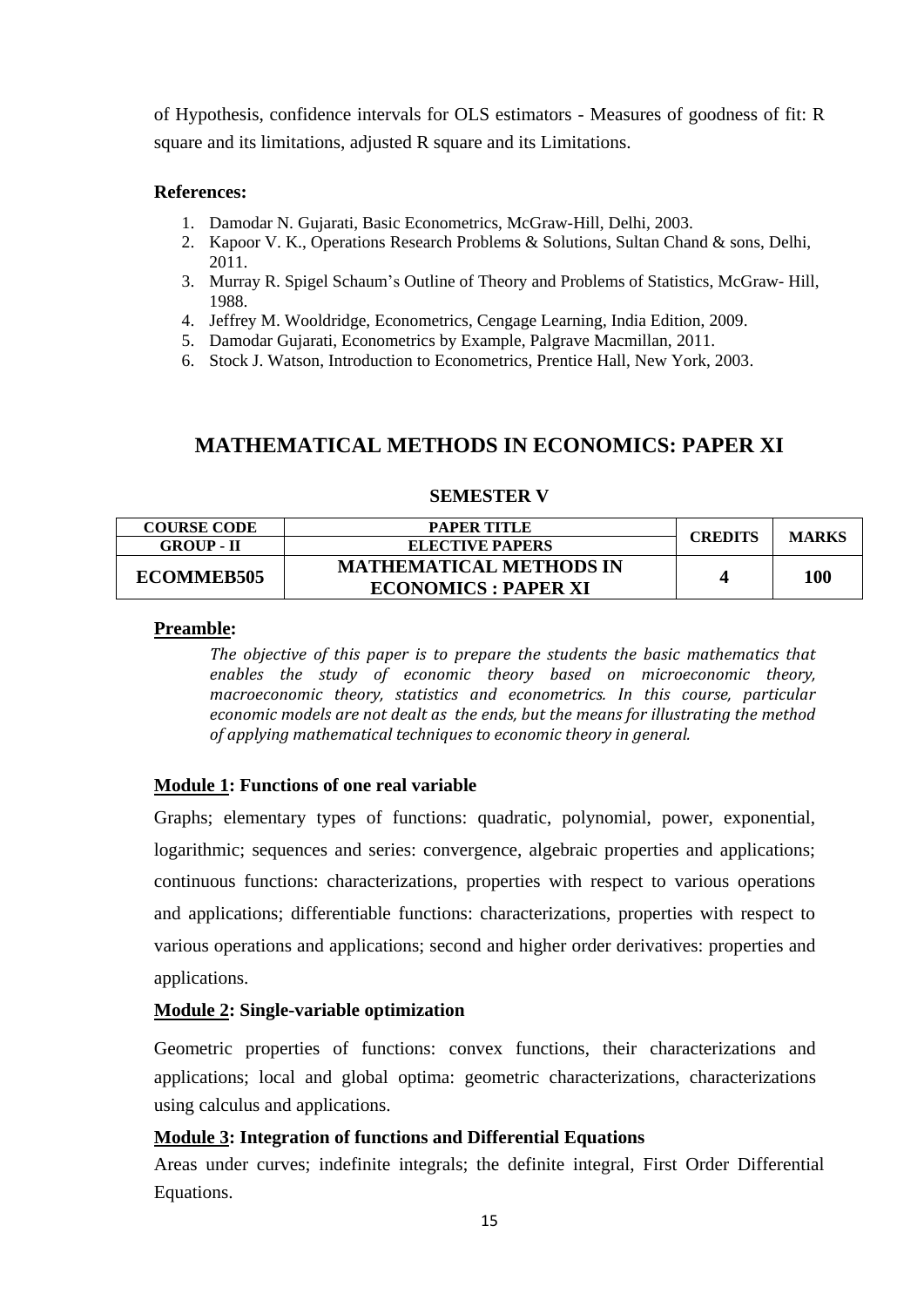### **Module 4: Mathematical Methods and Models**

Game Theory, Input Output Model, Linear Programming, Auto Correlation, Multicollinearity , Hetroscadasticity.

#### **References:**

- 1. K. Sydsaeter and P. Hammond, Mathematics for Economic Analysis, Pearson Educational Asia, Delhi, 2002.
- 2. Damodar N. Gujrati, Basic Econometrics, McGraw-Hill, Delhi, 2003.
- 3. Chinag A. C.: Fundamental Methods of Mathematical Economics, McGraw-Hill, Delhi,1984.
- 4. R. G. D. Allan, Mathematical Analysis for Economists, Macmillan and Co., 1962.
- 5. Dowling Edward T: Introduction to Mathematical Economics, Schaum Outline Series in Economics, Tata McGraw -Hill, New Delhi, 2004.
- 6. Dowling Edward T: Theory and Problems of Mathematical Methods for Business and Economics, McGraw –Hill, 1993.

# **ENVIRONMENTAL ECONOMICS: PAPER XI**

### **SEMESTER V**

| <b>COURSE CODE</b> | <b>PAPER TITLE</b>                       | <b>CREDITS</b> |              |
|--------------------|------------------------------------------|----------------|--------------|
| <b>GROUP - II</b>  | <b>ELECTIVE PAPERS</b>                   |                | <b>MARKS</b> |
| <b>ECOENVC505</b>  | <b>ENVIRONMENTAL ECONOMICS: PAPER XI</b> |                | 100          |

#### **Preamble:**

*This course focuses on economic causes of environmental problems. In particular, economic principles are applied to environmental questions and their management. Economic implications of environmental policy are addressed as well as valuation of environmental improvements.* 

### **Module1: Introduction to Environmental Economics:**

Introduction to environmental development and environmental economics, Rio-Declaration on environmental development, Agenda 21 programme of action for sustainable development, Social and economic dimensions, Conservation and management of resources for development.

### **Module 2: The design and implementation of Environmental Policy:**

Overview - Criteria for evaluating environmental policies; Standards, Pigovian taxes and effluent fees, tradable permits, choice between taxes and quotas, implementation of environmental policy.

### **Module 3: Measuring benefits of environmental improvements:**

Economic value of Environment- Use and Non-use values-Measurement method:-market based and non-market based methods, contingent valuation, travel cost method, hedonic price method, risk assessment and perceptions.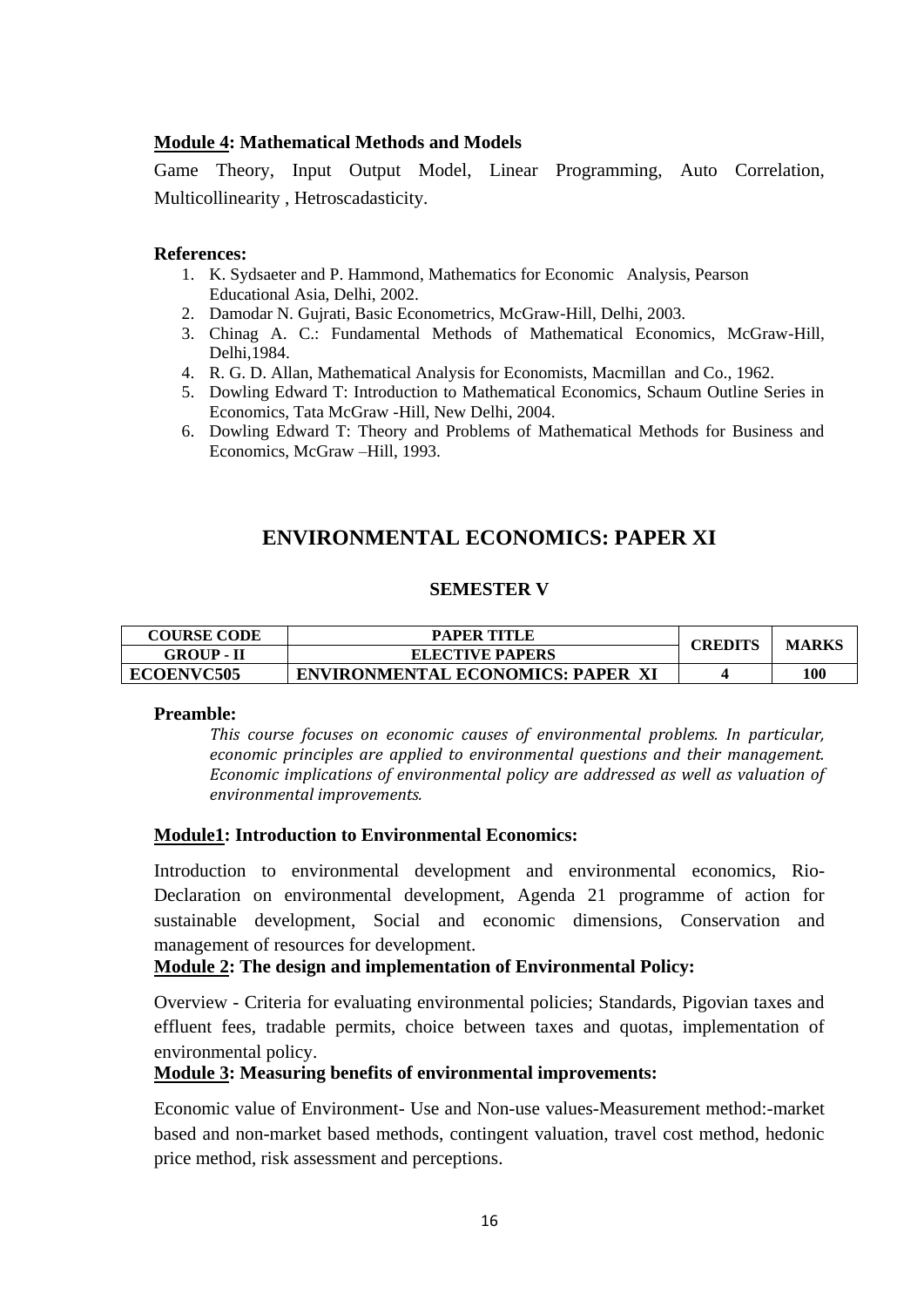### **Module 4: Environmental problems:**

The global environment- Trans-boundary environmental problems, economics of climate change, International environmental Agreements - , sustainable development: Concepts and measures.

### **References:**

- 1. Barry C. Fields: Environmental Economics : An Introduction, McGraw Hill International Edition, 1997.
- 2. Charles Kolstad : Environmental Economics, Oxford University Press, New York, 2000.
- 3. Kaltschmitt, Martin, Streicher, Wolfgang, Wiese, Andreas, Renewable Energy: Technology, Economics and Environment, Springer, Germany, 2007.
- 4. Hanley Nick, Shogren Jason and White Ben: Introduction to Environmental Economics, Oxford University Press, 2001.
- 5. Smith Stephen: Environmental Economics: A very Short Introduction, 1st Edition, Oxford University Press, New York, 2011.
- 6. United Nations Sustainable Development, UN Conference on Environment & Development, Rio de Janerio, Brazil, Agenda 21, [https://sustainabledevelopment.un.org/content/documents/Agenda21.pdf,](https://sustainabledevelopment.un.org/content/documents/Agenda21.pdf) 1992.

# **HISTORY OF ECONOMIC THOUGHT: PAPER XII SEMESTER V**

| <b>COURSE CODE</b> | <b>PAPER TITLE</b>         | <b>CREDITS</b> | <b>MARKS</b> |
|--------------------|----------------------------|----------------|--------------|
| <b>GROUP - II</b>  | <b>ELECTIVE PAPERS</b>     |                |              |
| ECOHET506          | <b>HISTORY OF ECONOMIC</b> |                | 80           |
|                    | <b>THOUGHT: PAPER XII</b>  |                |              |

### **Preamble:**

*This course provides basic understanding about the celebrated economists and their contributions starting from the classical period. It throws light on the contributions of Nobel Laureates of recent period too.* 

### **Module 1: Classical Period**

Adam Smith - division of labour, theory of values, capital accumulation, distribution, David Ricardio- Value, theory of rent, distribution. Karl Marx - dynamics of social changes, theory of values, surplus value, profit and crisis of capitalism and Contemporary Relevance.

## **Module 2: Marginalist : Marshall To Schumpeter**

Role of time in price determination , economics methods, ideas of consumer's surplus, representative firm, external and internal economies, quasi-rent, nature of profit; Pigou : welfare economics: Schumpeter: role of entrepreneur and innovation.

## **Module 3: Keynesian Ideas:**

Liquidity Preference Theory and Liquidity trap, Consumption Function, MPC, Multiplier & Accelerator principles and their interaction, wage rigidities,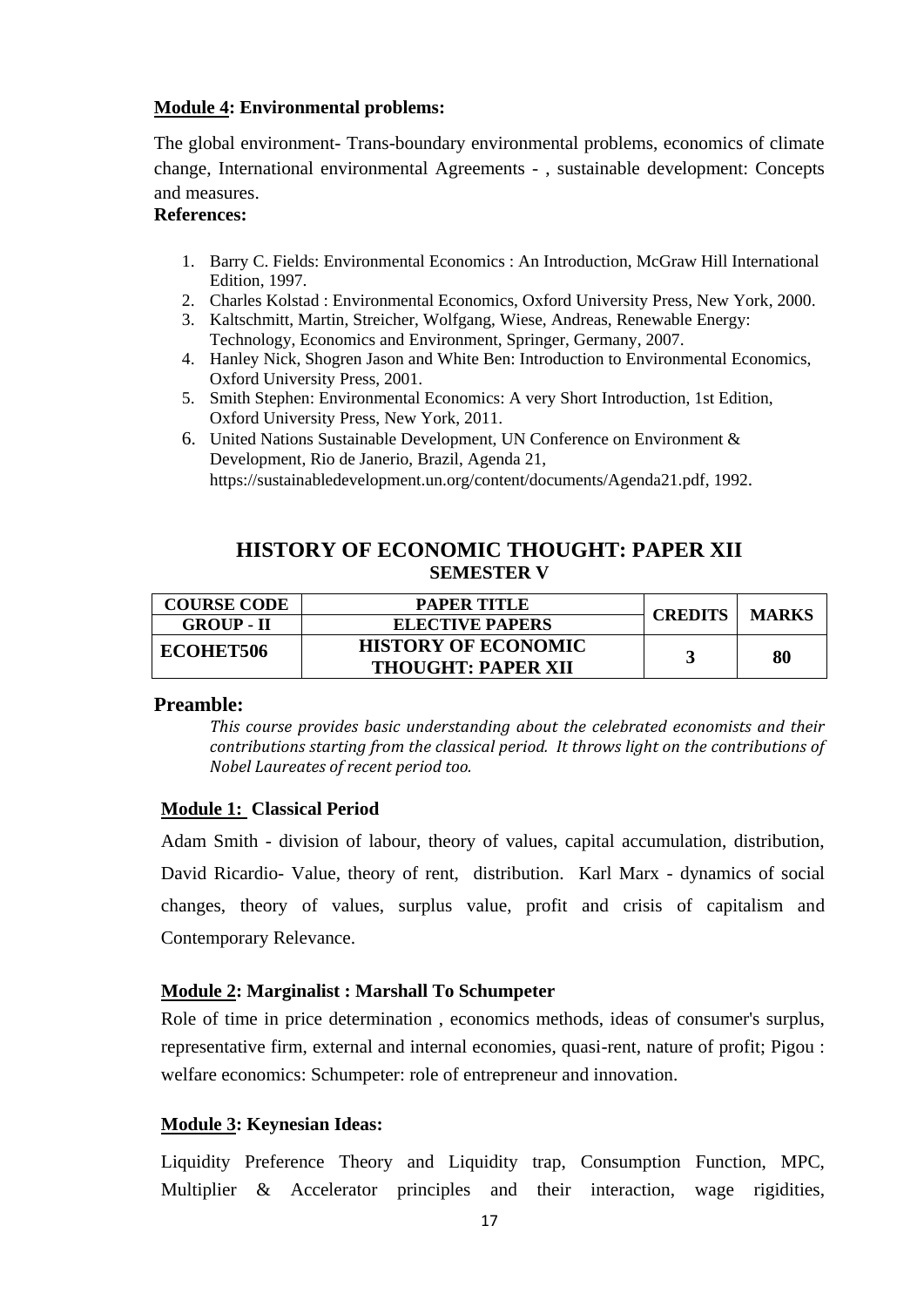underemployment equilibrium, role of fiscal policy: deficit spending and public works, multiplier principles, cyclical behaviour of the economy.

### **Module 4: Post- Keynesian Developments:**

Hayek – Supply side economics: Arthur Laffer, Evans – Monetarism: Milton Friedman"s Don Patinkin – An overview of the new classical economics: Robert Lucas.

Nobel Prize Winners in Economics: A. K. Sen (1998), Joseph Stiglitz (2001), Paul Krugman (2008), Jean Tirole (2014), Angus Deaton (2015), Richard Thaler (2017).

- 1. Gide, O. and G. Rist , A History of Economic Doctrine, George Harrop Co., London, 1956.
- 2. Roll, E, A History of Economic Thought, Faber Landon, 1973.
- 3. Dasgupta A. K, Epochs of Economic Theory Oxford University Press. New Delhi, 1985.
- 4. Schumpeter, J.A, Ten Great Economist, Oxford University Press, New York, 1951.
- 5. Ghosh and Ghosh: Concise History of Economic Thought, Himalaya Publishers.
- 6. Puttaswamaiah K, Nobel Economists Lives and Contributions, Indus Public Co., New Delhi, 1995.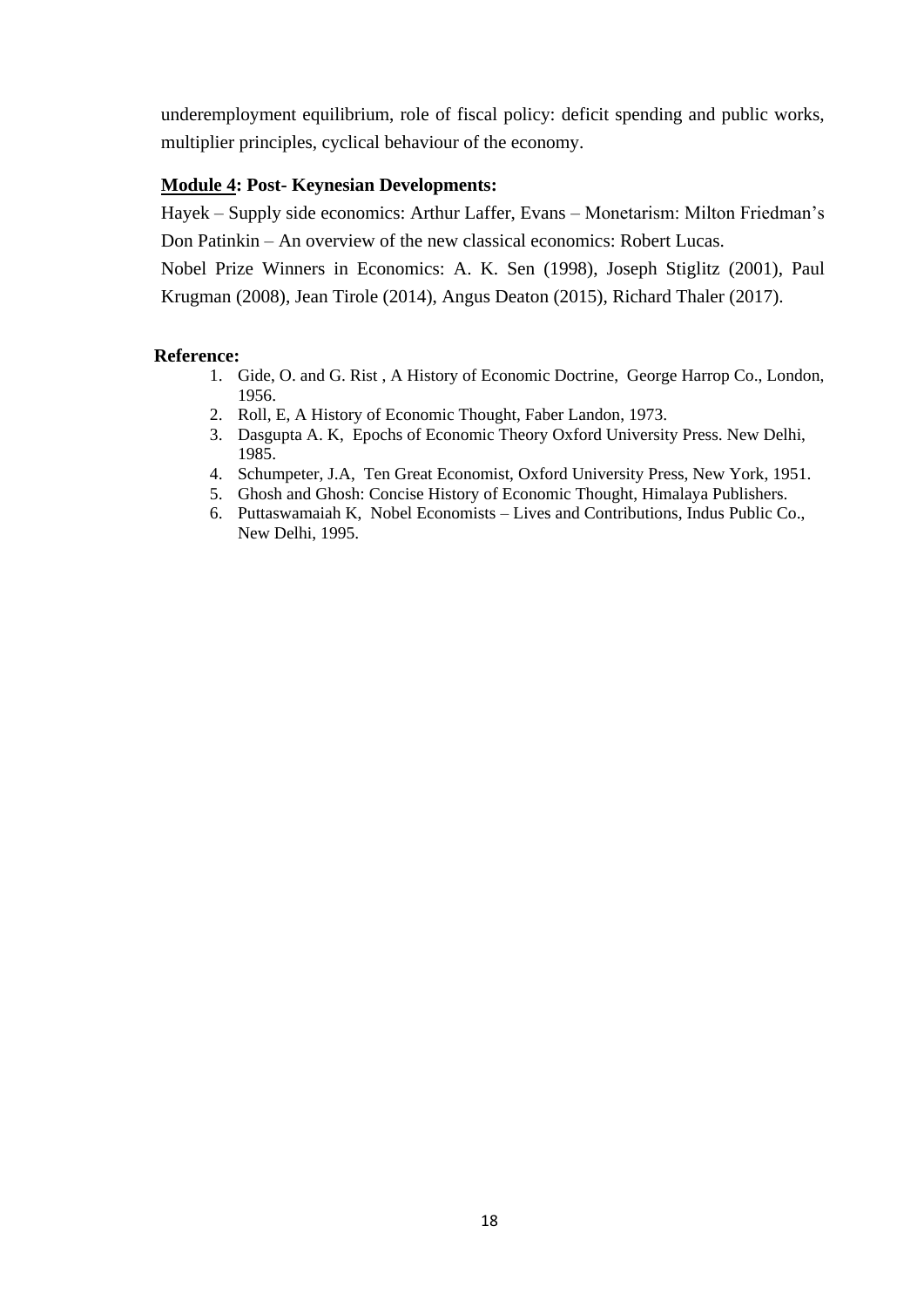# **TYBA (SEMESTER –VI)**

| <b>COURSE CODE</b> |             | <b>REVISED PAPER</b>              | <b>CREDIT</b>           | <b>MARK</b><br>S |
|--------------------|-------------|-----------------------------------|-------------------------|------------------|
|                    |             | <b>GROUP-I: COMPULSORY PAPERS</b> |                         |                  |
| ECOMA601           | <b>XIII</b> | <b>MACRO ECONOMICS- III</b>       | $\overline{\mathbf{4}}$ | 100              |
| ECOINT602          | <b>XIV</b>  | <b>INERNATIONAL ECONOMICS</b>     | $\overline{\mathbf{4}}$ | 100              |
|                    |             | <b>GROUP-II: ELECTIVE PAPERS</b>  |                         |                  |
| ECOIFSA603         | XV          | <b>INDIAN FINANCIAL SYSTEM</b>    | 3                       | 80               |
|                    |             | <b>OR</b>                         |                         |                  |
|                    |             | <b>ECONOMICS OF</b>               |                         |                  |
| ECOEACB603         | XV          | <b>AGRICULTURE &amp;</b>          | 3                       | 80               |
|                    |             | <b>COOPERATION</b>                |                         |                  |
|                    |             | <b>OR</b>                         |                         |                  |
|                    |             | <b>INDUSTRIAL AND LABOUR</b>      |                         |                  |
| <b>ECOILEC603</b>  | XV          | <b>ECONOMICS</b>                  | 3                       | 80               |
|                    |             |                                   |                         |                  |
|                    |             | <b>MATHEMATICAL &amp;</b>         |                         |                  |
| ECOMSEA604         | <b>XVI</b>  | STATISTICAL TECHNIQUES            | $\boldsymbol{4}$        | 100              |
|                    |             | <b>FOR ECONOMIC ANALYSIS</b>      |                         |                  |
|                    |             | <b>OR</b>                         |                         |                  |
| ECOAEB604          | XVI         | <b>APPLIED ECONOMETRICS</b>       | $\Lambda$               | <b>100</b>       |
|                    |             | <b>OR</b>                         |                         |                  |
| ECORMC604          | <b>XVI</b>  | <b>RESEARCH METHODOLOY</b>        | $\overline{\mathbf{4}}$ | 100              |
|                    |             |                                   |                         |                  |
|                    | <b>XVII</b> | <b>THEORY AND PRACTICE OF</b>     |                         |                  |
| ECOTPEA605         |             | <b>ECONOMETRICS</b>               | $\boldsymbol{4}$        | 100              |
|                    |             | <b>OR</b>                         |                         |                  |
| ECODTEB605         | <b>XVII</b> | DEVELOPMENT THEORY AND            | 4                       | 100              |
|                    |             | <b>EXPERIENCE</b>                 |                         |                  |
|                    |             | <b>OR</b>                         |                         |                  |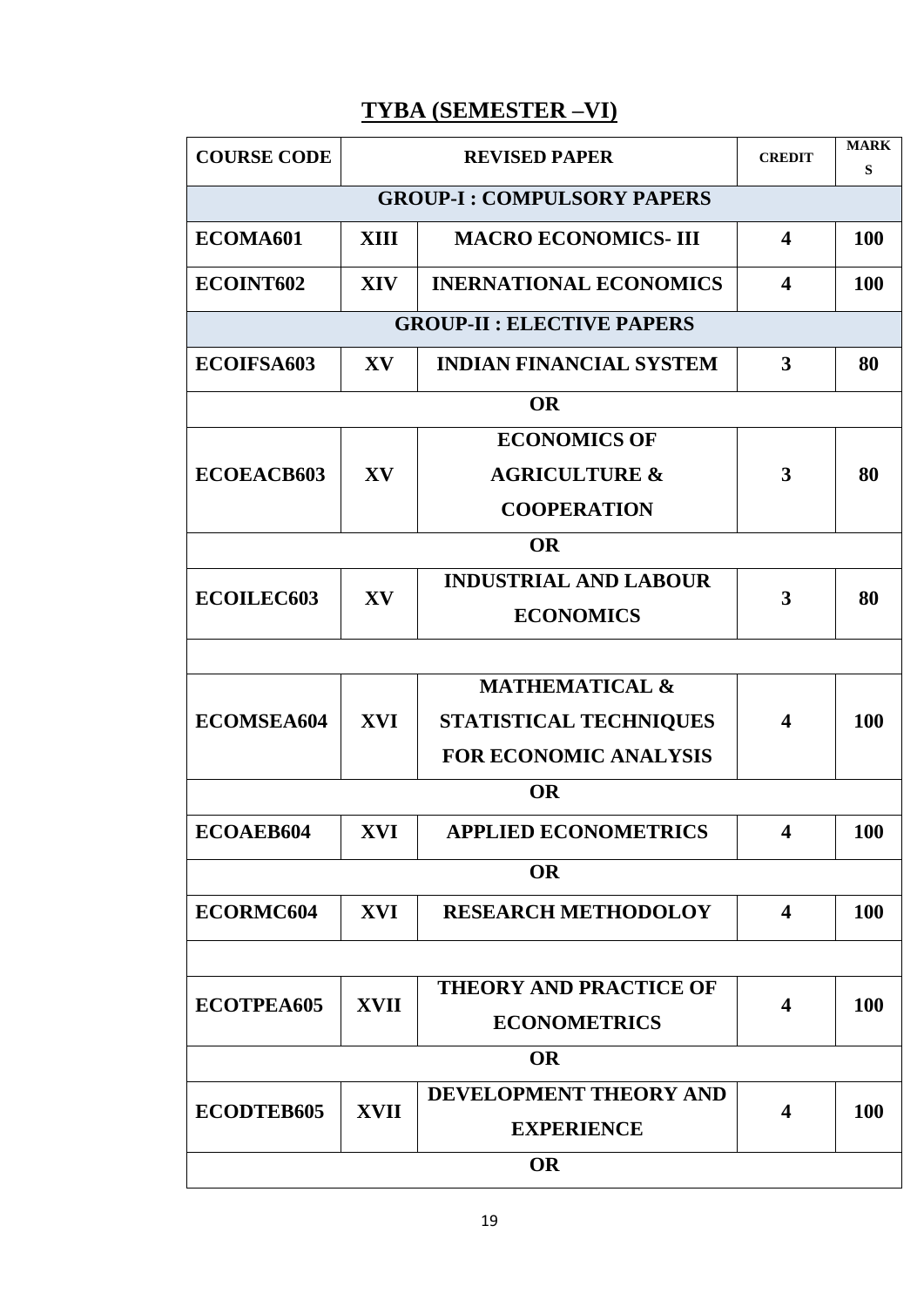| ECOIETC605 | <b>XVII</b>  | <b>INDIAN ECONOMIC THOUGHT</b> | 100 |
|------------|--------------|--------------------------------|-----|
|            |              |                                |     |
| ECOITPP606 | <b>XVIII</b> | <b>INTERNATIONAL TRADE,</b>    | 80  |
|            |              | <b>POLICY AND PRACTICE</b>     |     |

# **MACROECONOMICS III: PAPER XIII**

#### **SEMESTER –VI**

| <b>COURSE</b><br><b>CODE</b> | <b>PAPER TITLE</b>                    | <b>CREDITS</b> | <b>MARKS</b> |
|------------------------------|---------------------------------------|----------------|--------------|
| <b>GROUP</b> -I              | <b>COMPULSORY PAPERS</b>              |                |              |
| ECOMA <sub>601</sub>         | <b>MACROECONOMICS III: PAPER XIII</b> |                | 100          |

### **Preamble:**

*This course introduces the students to formal modelling of a macroeconomic theory with analytical tools. It focuses on goods market with fixed exchange rate, the money market, uncovered interest rate parity and the benefits and costs of fixed and flexible exchange rates.* 

#### **Module 1: The Goods Market in the Open Economy:**

Trade Balance and its implications for GDP calculations – Export and Import Functions

– The Real Exchange Rate and why it matters –Why equilibrium GDP is consistent with

a trade imbalance? – Fiscal and Exchange Rate Policy with a Fixed Exchange Rate.

### **Module 2: Money/Financial Markets and Mundell-Fleming Model:**

The LM equation for the open economy –Uncovered Interest Parity and its implications for exchange rate determination – The combined IS/LM/UIP model.

Fiscal and Monetary Policy under Fixed and Flexible Exchange Rates– The Mundell-Fleming trilemma.

#### **Module 3: Exchange Rate Regimes & Exchange Rate Crises:**

The choice of regime – Fixed or Flexible – The spectrum of arrangements from Hard Peg at one end to Fully Floating at the other; Why the Balance of Payments must always balance under Floating Exchange Rates but need not balance under a Fixed or Managed Exchange Rate regime.

Exchange Rate crises – The relation between Exchange Rate crises and other kinds of crises (banking crises, financial crises, etc.).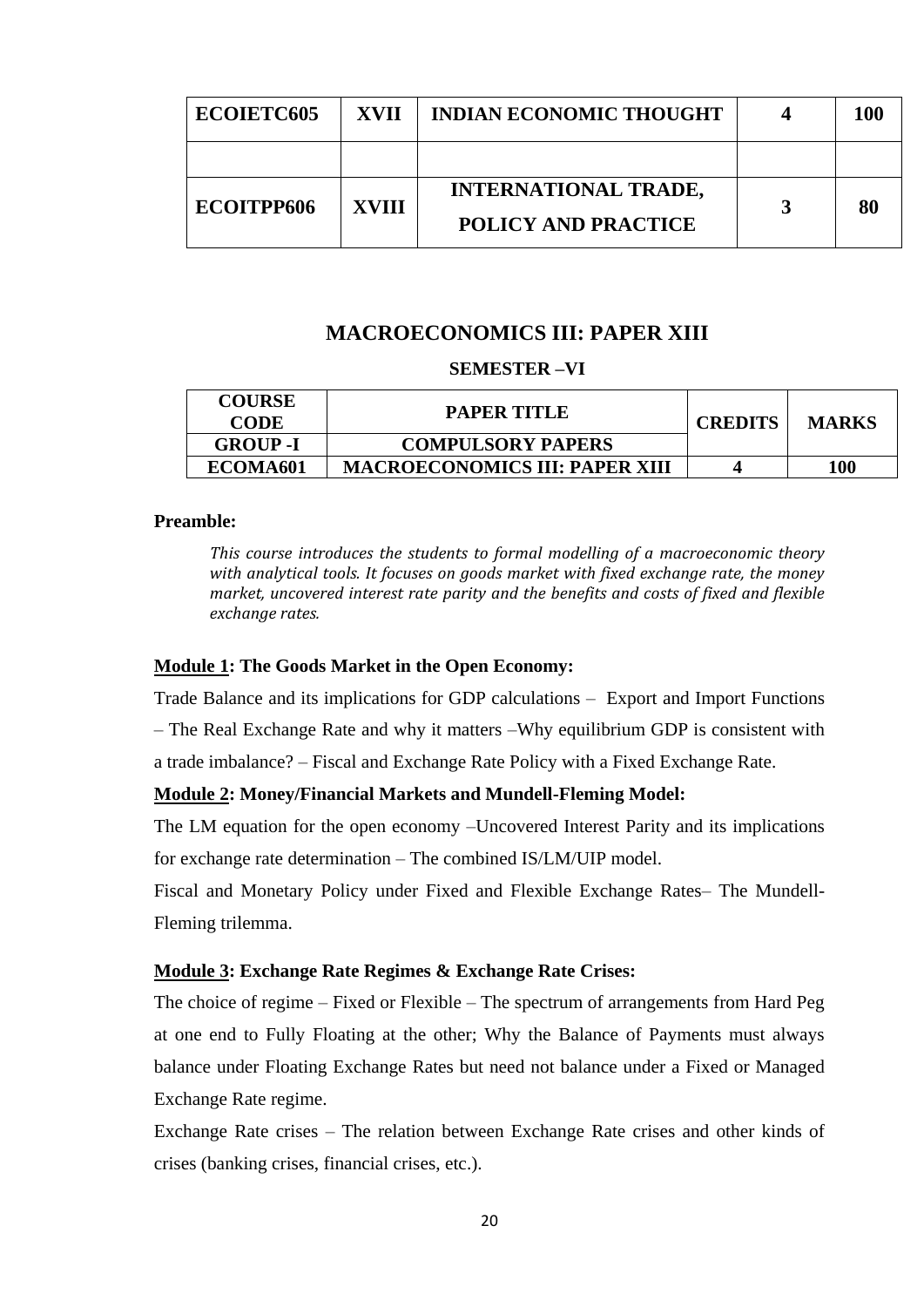### **Module 4: International Monetary History, 1900-present:**

The Gold Standard – The Inter-War Period and the Great Depression – 1944, Bretton Woods System and its collapse ; Fixing in Europe via ERM, and the Dollar Standard elsewhere.

The Maastricht Treaty and preparations for the Euro; The Global Financial Crisis and its consequences for the Euro; The Euro Crisis, Asia Infrastructure Investment Bank (AIIB), New Development Bank (NDB).

### **References:**

- 1. Blanchard, Oliver, Macroeconomics , Pearson education, New Delhi, India, 2008.
- 2. Dornbusch R S, Fischer and R Startz; Macroeconomics, 8e Tata Mc Grow Hill, New Delhi, 2004.
- 3. Froyen, R. T.; Macroeconomics : Theory and Policy, Pearson Education Asia, Delhi, 2001.
- 4. Mankiw, Gregory; Macroeconomics, 6e, Worth Publishers, New York, 2003.
- 5. Salvatore, D.; International Economics, Printice Hall, New York, 1997 .
- 6. Robert C Feenstra & Alan M Taylor , International Trade, Worth Publishers, 2014.

# **INTERNATIONAL ECONOMICS: PAPER XIV**

#### **SEMESTER –VI**

| <b>COURSE CODE</b> | <b>PAPER TITLE</b>                        |         | <b>MARKS</b> |
|--------------------|-------------------------------------------|---------|--------------|
| GROUP - I          | <b>COMPULSORY PAPERS</b>                  | CREDITS |              |
| ECOINT602          | <b>INTERNATIONAL ECONOMICS: PAPER XIV</b> |         | 100          |

#### **Preamble:**

*This course develops a systematic exposition of models which explain the composition, direction, and consequences of international trade, and the determinants and effects of trade policy. It then builds on the models of open economy macroeconomics focussing on national policies as well as international monetary systems. It concludes with an analytical account of the causes and consequences of the rapid expansion of international financial flows in recent years.*

### **Module 1: Introduction**

Importance of the study of International Economics - An overview of world trade-Distinction between domestic & international Trade -Concepts of Cost Difference, Adam Smith's Theory of International Trade, The Ricardian Theory.

### **Module 2: Modern Theories of International Trade**

Heckshcher- Ohlin Theory of International Trade, Factor Abundance: Two Criteria, Leontief Paradox, Haberler's theory of Opportunity Cost, Law of reciprocal demand and offer curves, Role of Factor Accumulation, Stolper-Samuelson theorem.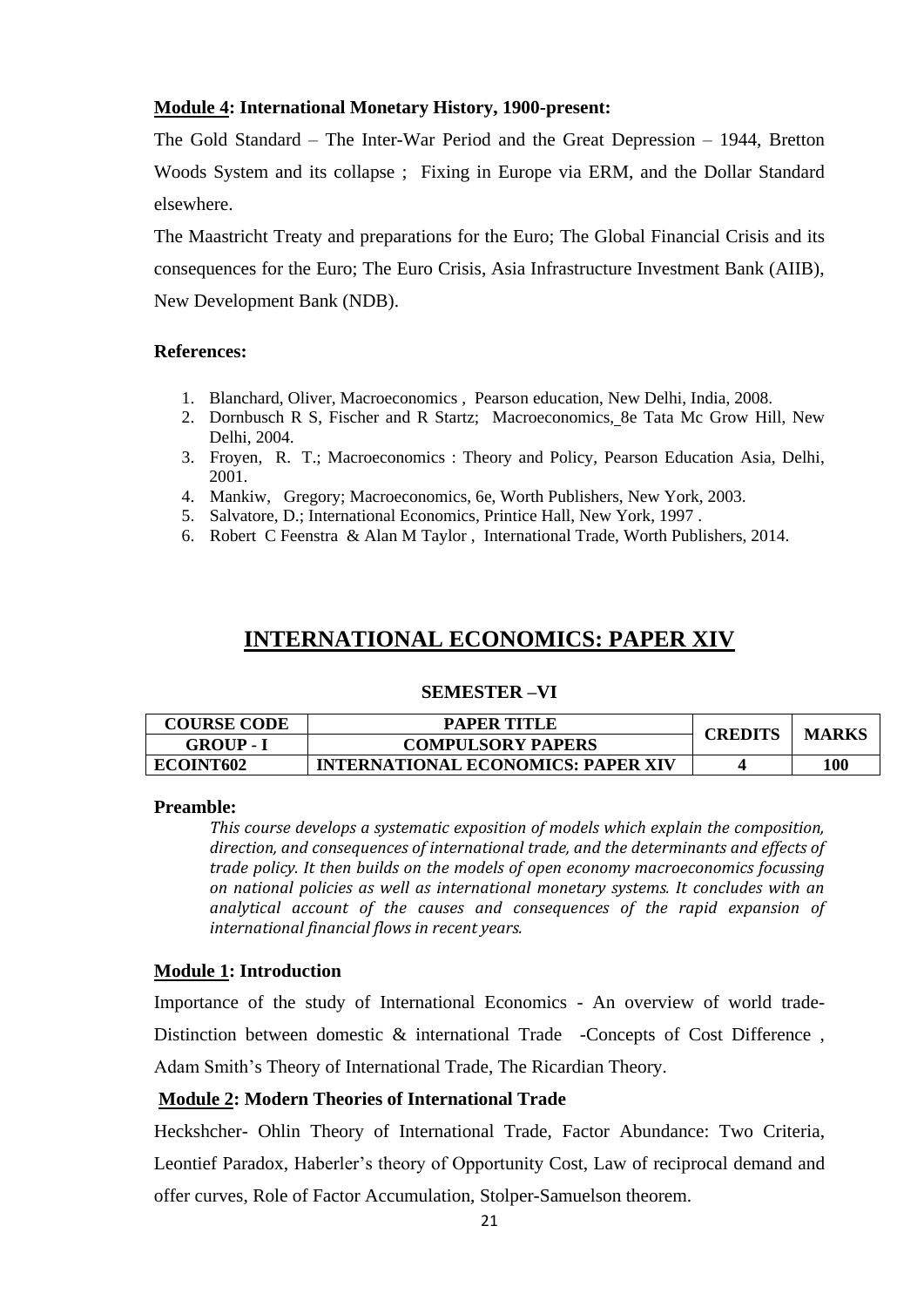### **Module 3: Importance of Trade and Recent trends:**

Monopolistic competition and trade - firm heterogeneity, FDI: The concept and role, FDI

Inflows- FDI Outflows, and the global supply chain, Business Process Outsourcing.

### **Module 4: Trade Policy and Regionalism**

Instruments of trade policy; Why countries cooperate? -GATT, GATS, Regional Trade

Agreements - controversies in trade policy (labour standards, IPR and environment) -

ASEAN, SAARC, SAFTA, Protectionism.

### **References:**

- 1. Paul Krugman, Maurice Obstfeld, and Marc Melitz, International Economics: Theory and Policy, Addison-Wesley (Pearson Education Indian Edition), 9th edition, 2012.
- 2. Dominick Salvatore, International Economics: Trade and Finance, John Wiley International Student Edition, 10th edition, 2011.
- 3. Gordon Hanson, "The Rise of Middle Kingdoms: Emerging Economies in Global Trade", Journal of Economic Perspectives, Spring 2012.
- 4. Melitz M. and Trefler D., "Gains from Trade When Firms Matter", Journal of Economic Perspectives, Spring 2012.
- 5. Kindleberger Charles P, International Economics, Homewood, USA, 1978
- **6.** Bo Sodersten and Geofrey Reed, International Economics, Palgrave Macmillan, 1994.

# **INDIAN FINANCIAL SYSTEM: PAPER XV**

### **SEMESTER – VI**

| <b>COURSE CODE</b>     | PAPER TITLE                     | <b>CREDITS</b> | <b>MARKS</b> |
|------------------------|---------------------------------|----------------|--------------|
| <b>GROUP - II</b>      | <b>ELECTIVE PAPERS</b>          |                |              |
| ECOIFSA <sub>603</sub> | <b>INDIAN FINANCIAL SYSTEM:</b> |                | 80           |
|                        | <b>PAPER-XV</b>                 |                |              |

**Preamble**:

*The basic purpose of this paper is to acquaint students with various components of the Indian financial system, its working and the trends that have taken place over the years especially since financial sector reforms.*

### **Module 1: Indian Financial System: Structure, Trends and Turns**

Meaning and components of the Financial System - Financial System and Economic Development - Indicators of Financial Development: FR, FIR, NIR and IR – Overview of financial sector reforms since 1990s – Trends and turns in Indian financial sector: 1950-2017.

### **Module 2: Banking in India since 1990s.**

Developments in Commercial banking sector since 1990s – Management of Non-Performing Assets (NPAs); Capital Adequacy Norms - Basel Accord III - Monetary policy of the RBI –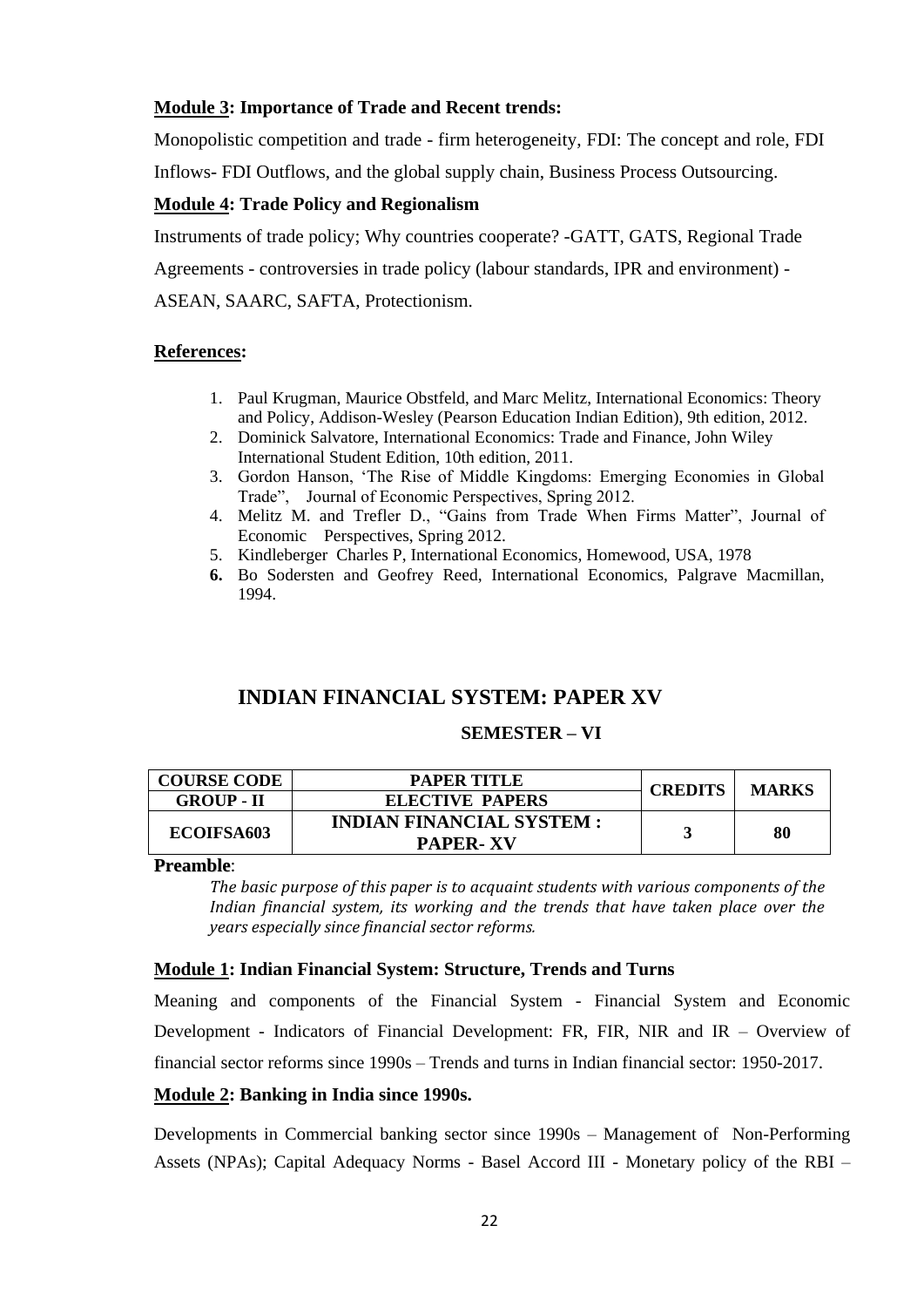Changes in RBI monetary policy since1990s - Monetary Policy Committee (MPC), Payment Banks, Mudra Bank- Transmission Channels of Monetary policy.

### **Module 3: Money and Capital Markets in India:**

Money Market: Components of organized money market – Reforms in the money market - Features of Indian Money Market.

Capital Market: Structure of the Indian Capital Market – Recent Developments in the Capital Market – Role of SEBI - Interlink between Money Market and Capital Market - Overview of Debt Market in India – Islamic Banking, Merchant Banking and Investment Banking.

### **Module 4: Non-Banking sector of the Financial System:**

Non-Bank Finance Companies (NBFCs) in India and their progress - Developments in India"s Insurance sector – Progress of Mutual Funds industry in India - Credit Rating Agencies in India.

- 1. Pathak, Bharati, The Indian Financial System –Markets, Institutions, and Services, Pearson Education, New Delhi, 2008.
- 2. Bhole, L. M, Financial Institutions and Markets, Growth and Innovation, Tata McGraw-Hill, New Delhi, 2008.
- 3. Khan, M.Y, Financial Services, Tata McGraw Hill, New Delhi, 2007.
- 4. Reserve Bank of India (various issues) Report on Currency and Finance, RBI, Mumbai.
- 5. Rakesh Mohan &Partha Ray, Indian Financial Sector: Structure, Trends & Turns; IMF Working Paper (WP/17/7). [https://www.imf.org>](https://www.imf.org/) Issues > 2017/01/20
- 6. Dutta Abhijit, Indian Financial System, Excel Books, Delhi, 2012.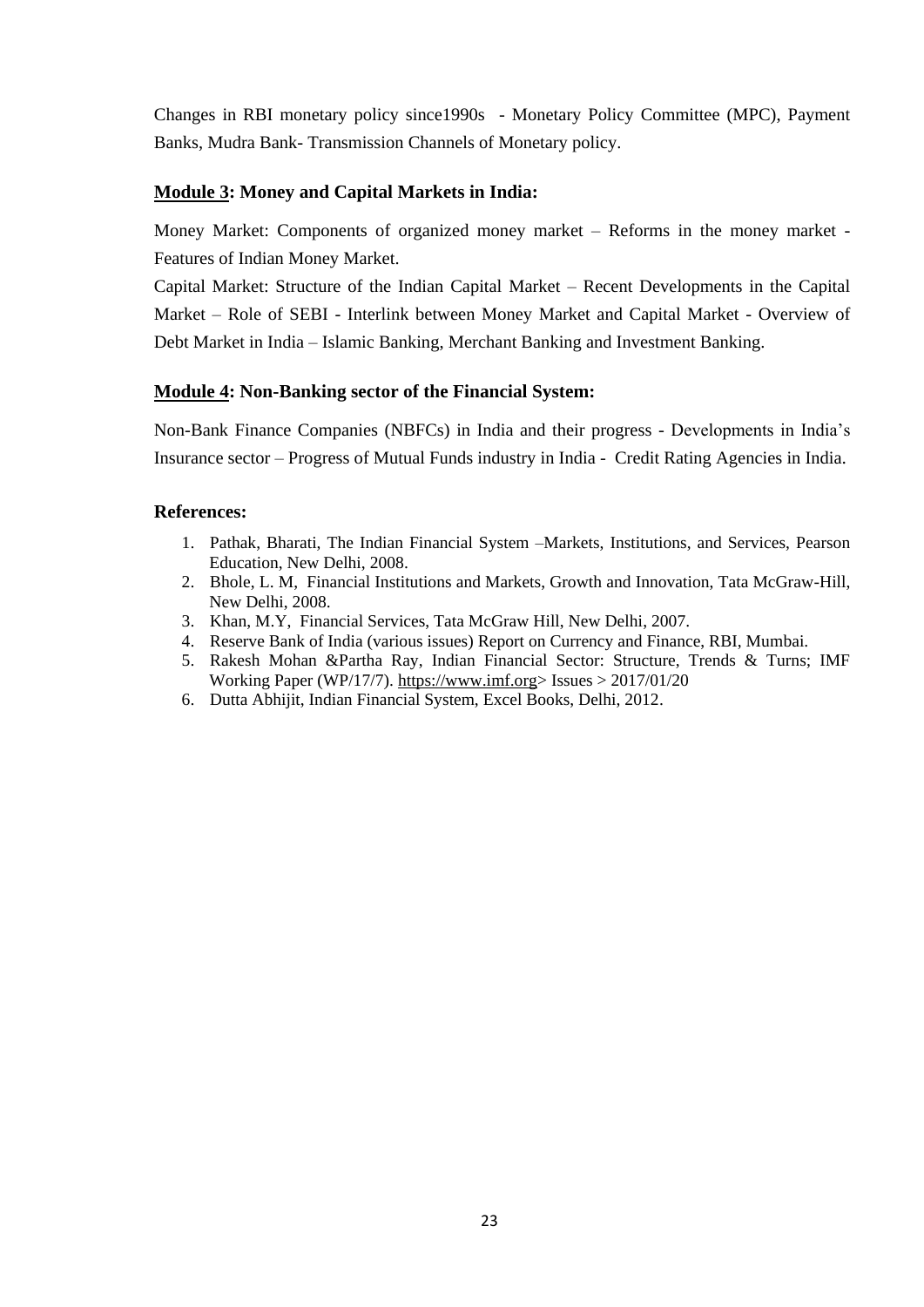# **INDUSTRIAL AND LABOUR ECONOMICS: PAPER XV**

### **SEMESTER – VI**

| <b>COURSE</b><br><b>CODE</b> | <b>PAPER TITLE</b>                                         | <b>CREDITS   MARKS</b> |    |
|------------------------------|------------------------------------------------------------|------------------------|----|
| <b>GROUP - II</b>            | <b>ELECTIVE PAPERS</b>                                     |                        |    |
| <b>ECOILEC603</b>            | <b>INDUSTIRAL AND LABOUR</b><br><b>ECONOMICS :PAPER XV</b> |                        | 80 |

#### **Preamble**:

*Issues pertaining to the labour market, wage policy, trade unions and amicable solutions to industrial disputes have become vital for developing countries, especially for India, where the bulk of the labour force is employed in the unorganised sector, and the organized sector is witnessing a phenomenon of 'jobless' growth. This paper intends to provide knowledge of the same and also discusses the importance of labour welfare and social security measures for the growing labour force in India.*

### **Module 1 : Introduction – Indian Labour Market**

Characteristics of the Indian Labour Market - Child Labour and Female Labour – Problems and Measures- Globalisation and Indian Labour Market -Labour Market Reforms – Exit Policy and Need for Safety Nets - Second National Commission on Labour.

### **Module 2 : Trade Unionism**

Definition and Functions of Trade Unions- Historical Evolution of Trade Unions in India and Their Present Status - Problems of Trade Unions in India - Role of Outside

Leadership

### **Module 3 : Industrial Relations**

Causes of Industrial Disputes and Their Settlement Mechanism - Collective Bargaining – Concept, Features, Importance and Pre-requisites for Successful Collective Bargaining - Collective Bargaining in India - Workers" Participation in Management –Concept, objectives and Forms of Workers" Participation in India.

#### **Module 4 : Labour Welfare and Social Security**

Concept, Theories and Principles of Labour Welfare - Agencies for Labour Welfare - Role of the Labour Welfare Officer - Social Security – Concept; Social Assistance and Social Insurance - Social Security Measures in India - International Labour Organization and Its Impact on Indian Labour Legislations.

- 1. Datt R. and Sundaram K.P.M, Indian Economy, S.Chand & Co., New Delhi, 2009.
- 2. Mamoria C.B. and Mamoria S, Dynamics of Industrial Relations, Himalaya Publishing House, Mumbai, 2002.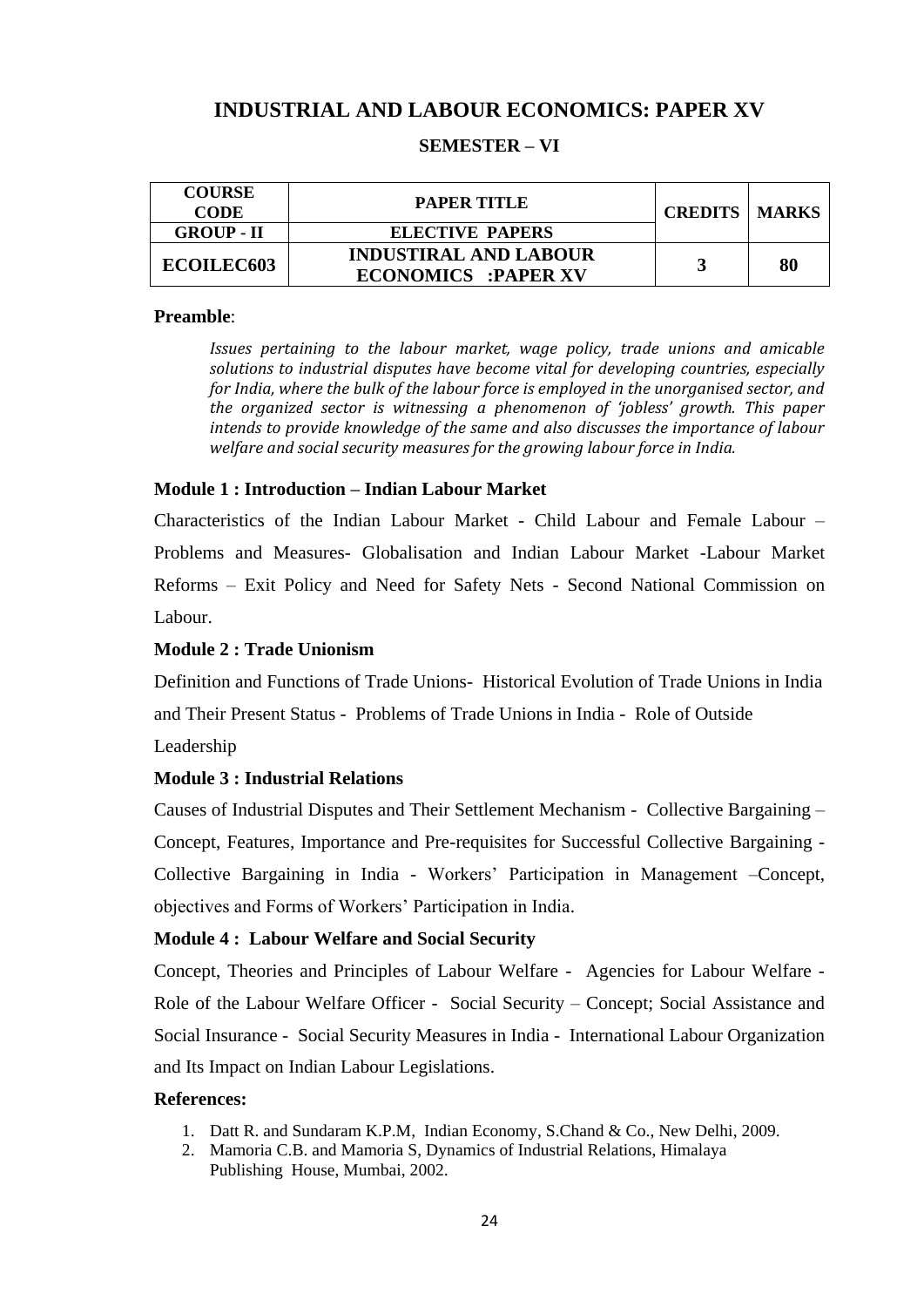- 3. Mishra S.K. and Puri V.K, Indian Economy, Himalaya Publishing House, Mumbai, 2002.
- 4. Monappa A, Industrial Relations, Tata McGraw Hill Publishing Company Ltd., New Delhi, 2006
- 5. Ratna Sen, Industrial Relations in India Shifting Paradigms, Macmillan, New Delhi, 2005.
- 6. Singh J.K, Labour Economics Principles, Problems and Practices, Deep andDeep Publications Pvt. Ltd., New Delhi, 1998.

# **MATHEMATICAL AND STATISTICAL TECHNIQUES FOR ECONOMIC ANALYSIS: PAPER –XVI**

### **SEMESTER VI**

| <b>COURSE</b><br><b>CODE</b> | <b>PAPER TITLE</b>                                                                            | <b>CREDITS</b> | <b>MARKS</b> |
|------------------------------|-----------------------------------------------------------------------------------------------|----------------|--------------|
| <b>GROUP - II</b>            | <b>ELECTIVE PAPERS</b>                                                                        |                |              |
| ECOMSEA604                   | MATHEMATICAL AND STATISTICAL<br><b>TECHNIQUES FOR ECONOMIC</b><br><b>ANALYSIS :PAPER- XVI</b> |                | 100          |

#### **Preamble:**

*This paper proposes to equip the students with analyzing skills with sound footing of relevant mathematical and statistical techniques. Economic analysis and interpretation of data cannot be carried out in the absence of knowledge of these techniques narrated here.* 

#### **Module1: Techniques and applications of partial derivatives**

Functions of several variables and partial derivatives - Second order partial derivatives - Optimisation of multivariable functions - Constrained optimisation with Lagrange multiplier and its economic interpretation - Marginal productivity, Income and price elasticity of demand - Homogeneous production functions and returns to scale - Cobb-Douglas production function

#### **Module 2: Integral Calculus:**

Integration and Definite integral; area under the curve - Economic applications - Present value of cash flows(present value of a sum to be received in future and present value of a stream of future income) - Consumer's and Producer's Surplus- Learning curve.

### **Module 3: Correlation and Regression:**

The meaning and significance of Correlation; Scatter plot of Bivariate Distributions; Correlation and Causation - Karl Pearson"s coefficient of correlation: Spearman"s rank correlation coefficient - Simple regression analysis- Method of Least Squares and Regression Lines, Regression Coefficients, Relationship between correlation coefficients and regression coefficients.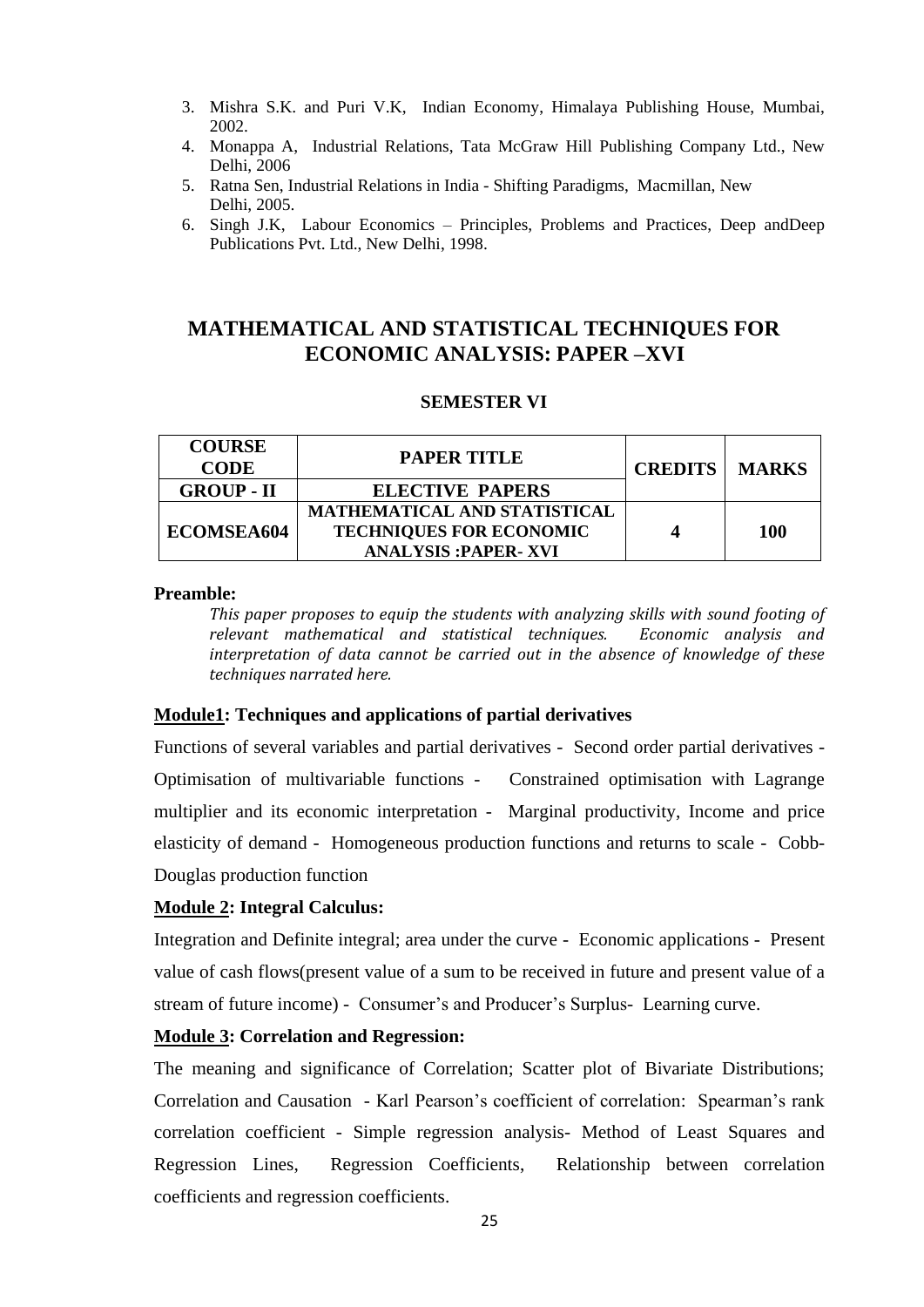### **Module 4: Index Numbers and Time Series:**

Simple and composite index numbers- Construction, uses and problems of index numbers- Laspeyre's, Paasche's and Fisher's Index numbers- Cost of living index numbers-real income – wholesale price index number- Splicing of index numbers, Components of time series, Estimation and forecasting of trend by the Least Squares Method.

### **References:**

- 1. Dowling Edward T: Introduction to Mathematical Economics, Schaum"s Outline Series in Economics, Tata McGraw Hill, New Delhi, 2004.
- 2. Lerner Joel J and P. Zima: Theory and Problems of Business Mathematics, McGraw Hill, New York, 1986.
- 3. Dowling Edward T: Theory and Problems of Mathematical methods for Business and Economics, McGraw –Hill, 1993
- 4. Gupta S.P.: Statistical Methods, S. Chand, New Delhi.
- 5. Sancheti D.C. and V.K. Kapoor: Statistics-Theory, Methods and Applications, S. Chand,New Delhi, 2014.
- 6. Chiang A.C: Fundamental Methods of Mathematical Economics, 3rd ed., McGraw-Hill, 1984.

# **APPLIED ECONOMETRICS: PAPER XVI**

#### **SEMESTER VI**

| <b>COURSE CODE</b> | PAPER TITLE                                      | <b>CREDITS</b> | <b>MARKS</b> |
|--------------------|--------------------------------------------------|----------------|--------------|
| <b>GROUP - II</b>  | <b>ELECTIVE PAPERS</b>                           |                |              |
| ECOAEB604          | <b>APPLIED ECONOMETRICS:</b><br><b>PAPER XVI</b> |                | 100          |

### **Preamble:**

*The aim of this course is to provide a foundation in applied econometric analysis and to develop skills required for empirical research in economics. Topics include specification and selection of regression models, dynamic econometric models, advanced methods in regression analysis and panel data models. Since the emphasis is on application of methods, this course requires understanding of econometric software and computing skills.*

### **Module 1: Violations of Assumptions in the Linear Regression model:**

Heteroscedasticity, implications, testing and remedy, autocorrelation, implications, testing and remedy, multicollinearity

### **Module 2: Regression Diagnostics and Specification:**

Misspecification; functional forms; model selection, endogeneity and instrumental variables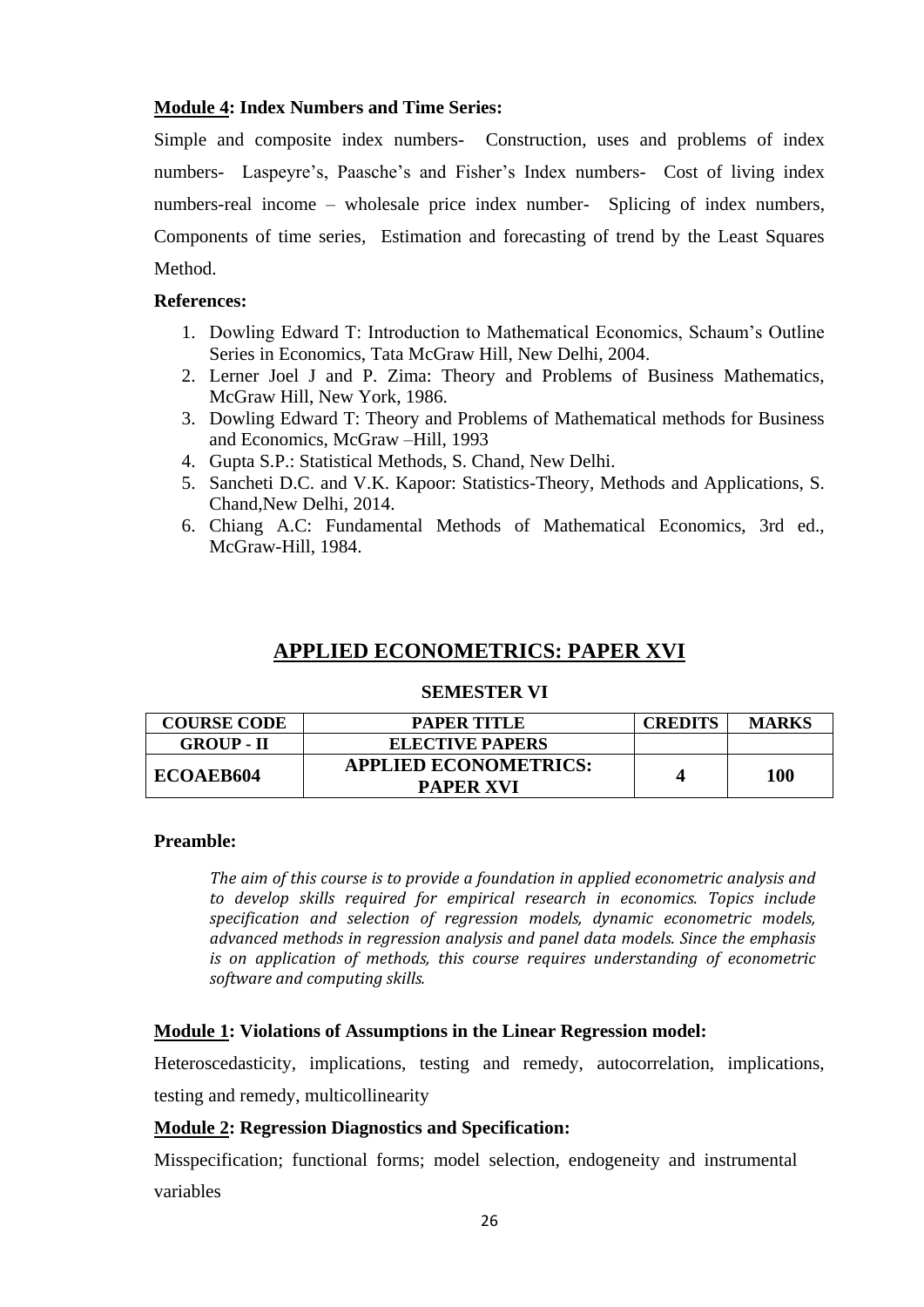### **Module 3: Advanced Topics in Regression Analysis:**

Dynamic Econometric Models: distributed lag models; autoregressive models; simultaneous equation models.

### **Module 4: Introduction to Panel Data and Research softwares.**

What is a Panel data? Difference with Time Series Data- Multivariate data, Regression with Panel data, General Introduction to Research Softwares like R, Eviews and SPSS.

### **Readings:**

- 1. Jeffrey M. Wooldridge, Econometrics, Cengage Learning, India Edition,2009.
- 2. Dimitrios Asteriou and Stephen Hall, Applied Econometrics: A Modern Approach, Palgrave Macmillan, 2007.
- 3. Damodar Gujarati, Econometrics by Example, Palgrave Macmillan,2011.
- 4. Kleiber C and Zeilis A, Applied Econometrics with R, Springer, Use R1, 2008.
- 5. Baltagi B H, Econometric Analysis of Panel data, Wiley Publications, 2013.
- 6. Walters Enders, Applied Econometric Time Series, Wiley Publications, USA, 2014.

# **RESEARCH METHODOLOGY: PAPER XVI**

#### **SEMESTER –VI**

| <b>COURSE CODE</b>    | PAPER TITLE                 | <b>CREDITS</b> | <b>MARKS</b> |
|-----------------------|-----------------------------|----------------|--------------|
| <b>GROUP - II</b>     | <b>ELECTIVE PAPERS</b>      |                |              |
| ECORMC <sub>604</sub> | <b>RESEARCH METHODOLOGY</b> |                | 100          |
|                       | :PAPER XVI                  |                |              |

### **Preamble:**

*This paper is designed with a goal to strengthen the critical thinking and listening skills in conducting economic research and to device research outcomes in an impeccable way. The entire course is based on the broad social sciences spectrum.*

### **Module 1: Statistical applications in research:**

Methods of studying Correlation- measurement of simple correlation: graphic method: scatter diagram - coefficient of correlation - Karl Pearson and rank correlation interpretation of  $r = \pm 1$ 

Linear Regression analysis: meaning, regression lines, regression coefficients, regression equations, relationship between correlation and regression.

Analysis of Time Series – components –trend analysis- moving averages (3, 4 and 5 yearly)- method of least square.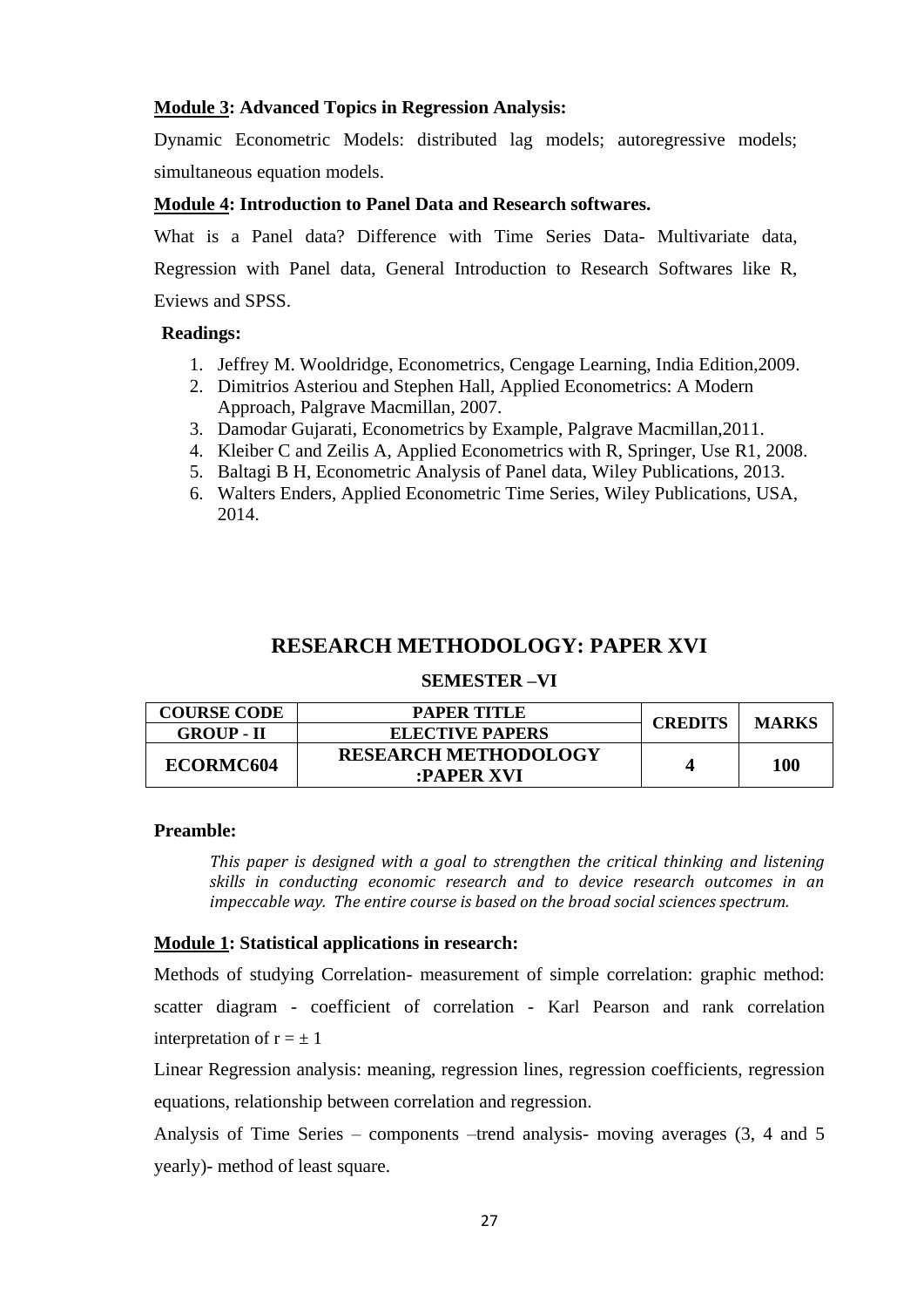### **Module 2: Index numbers:**

Meaning – classification – problems encountered while constructing index numbers- uses and limitation of index numbers, Methods of constructing index numbers: Simple index: i) aggregate method ii) simple average of relatives method, Weighted index: Laspeyer"s, Paache's and Fisher's index – weighted average of relatives method, Chain based index – concepts of Base shifting, splicing, and deflating, Consumer price index: meaning, need and construction – methods: aggregate expenditure method and family budget method.

### **Module 3: Hypothesis formulation and Hypothesis Testing:**

Definition and functions of hypothesis –Criteria of workable hypothesis – forms and sources of hypothesis- Concepts in Testing of Hypothesis: Universe / Population, parameter and statistic, Null and Alternative Hypotheses, Levels of Significance, critical region, Type I and Type II errors - Point and Interval Estimates.

### **Module 4: Research Report Writing:**

Types of Research Report: Technical, Popular, Interim, Summary, Article- Format of a Research Report- Principles of writing the Research Report: Organization and Style - Contents-Styles of reporting- Steps in drafting Reports- Editing the final draft-Evaluating the final draft -Organization of the Research Report: Preliminaries, Contents of Report, Structuring the Report: Chapter format- Pagination- Identification- Using quotations-Presenting footnotes –abbreviations- Presentation of tables and figures- Referencing-Documentation-Use and format of appendices- Indexing - Bibliography, Appendices.

- 1. Goode J. William & Hatt K. Paul, Methods in social Research, New York, McGraw-Hill, 1952.
- 2. Kothari, C.R (2004) Research Methodology: An Introduction, Delhi, New Age, 2004.
- 3. Krishnaswami, O.R &, M. Ranganathan , Methodology of Research in Social Sciences, Himalaya Publishing House, Mumbai, 2011.
- 4. Kumar, Renjith (2009) Research Methodology: A Step by Step Guide for Research, Delhi, Pearson Education, 2009.
- 5. P.Saravanavel Research Methodology, KitabMahal, Allahabad, 1987.
- 6. Gupta S P Statistical Methods Sultan Chand and Sons, New Delhi, 1987.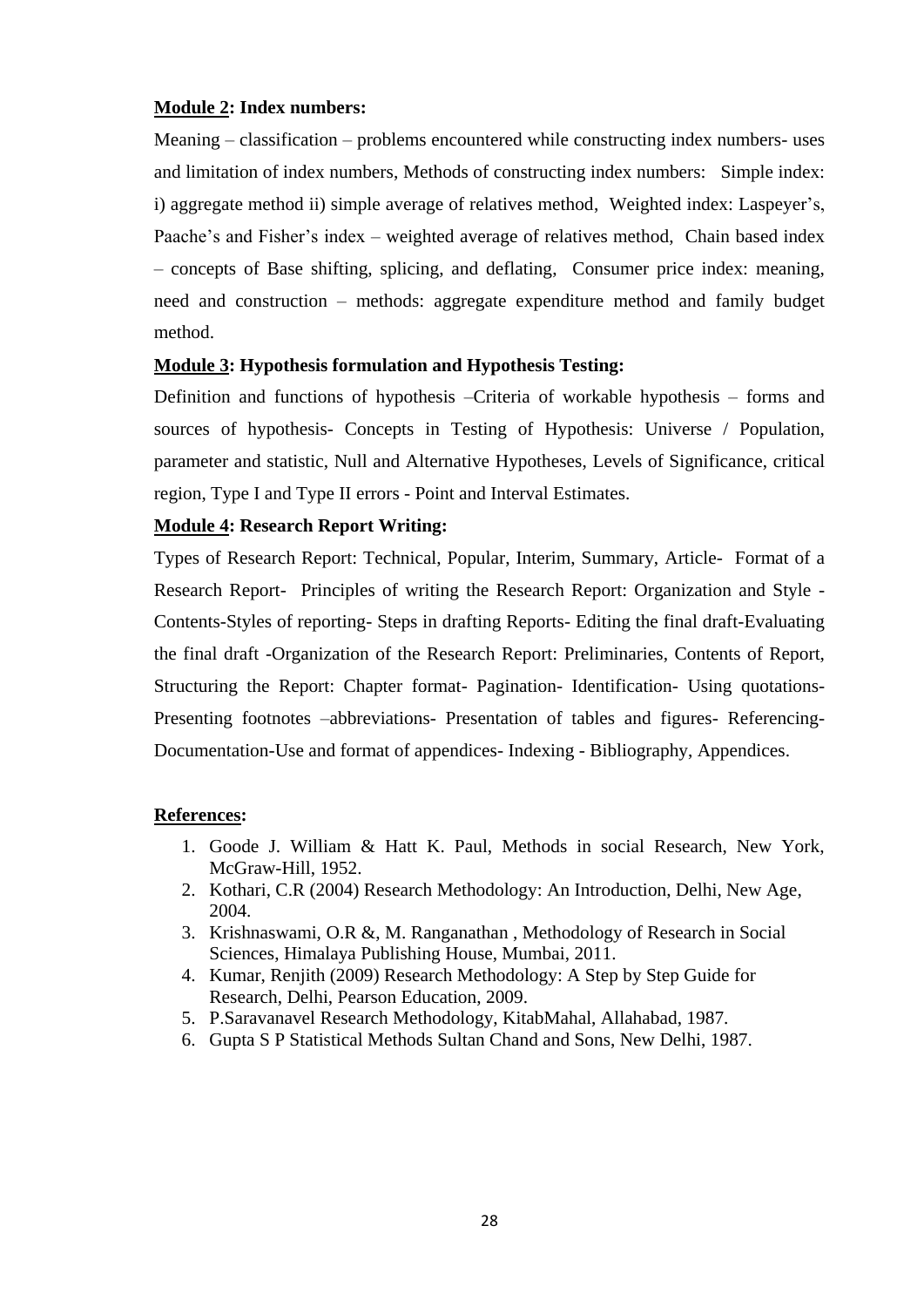# **ECONOMICS OF AGRICULTURE AND COOPERATION : PAPER XV**

### **SEMESTER VI**

| <b>COURSE CODE</b> | PAPER TITLE                                                         | <b>CREDITS   MARKS</b> |    |
|--------------------|---------------------------------------------------------------------|------------------------|----|
| <b>GROUP - II</b>  | <b>ELECTIVE PAPERS</b>                                              |                        |    |
| ECOEACB603         | <b>ECONOMICS OF AGRICULTURE</b><br><b>AND COOPERATION :PAPER XV</b> |                        | 80 |

### **Preamble:**

*The paper is designed to provide various aspects related to the principles of cooperation and cooperative organizations in the globalized economy. The essentials of cooperative finance are dealt in with reference to the latest trends.*

### **Module 1: Co-operation:**

Meaning and features of Co-operation - Principles of Co-operation (Manchester-1995) – Role of Co-operation in Economic development - Globalization and Co-operation-Importance and Benefits of Co-operation, Use of Big data Artificial Intelligence (AI) in Indian Agriculture.

### **Module 2: Co-operative Finance in India:**

Co-Operative Finance: Need, Structure, Progress and Problems - National Co-operative Development Corporation (N.C.D.C.), Aadhar as KYC Norm for Agricultural Finance - Farmers service societies and urban Co-operative banks.

### **Module 3: Agricultural Co-operatives:**

Role and Types of Agro-Industries - Problems and Measures of Agro-Industries –

Sugarand Dairy Co-operatives - Food and Fruits Processing Industry - Co-Operative

Farming.

### **Module 4: Co-operative Organizations in India:**

Consumer Co-operatives - Co-Operative Marketing - Housing Co-operative societies -

Labour Co-operative societies - Agricultural Marketing societies-Leadership in

Cooperative development.

- 1. R. D. Bedi, Theory, History and Practice of Co-Operation, International Publishing House, Meerut(U.P.), 1983.
- 2. Mathur B. S, Co-Operation in India, Sahitya Bhavan, Agra, 2000.
- 3. John Matthai, Agricultural Co-Operation in India , Reliance Publishing House, New Delhi, 1925.
- 4. Krishnaswami, Fundamentals of Co-Operation, S. Chand and Company Ltd, New Delhi, 1985.
- 5. Hajela T.N, principles, problem and practice of Co-operation, Agarwal publication, New Delhi, 2000.
- 6. Government of Maharashtra Co-operative movement at a Glance (latest annual report).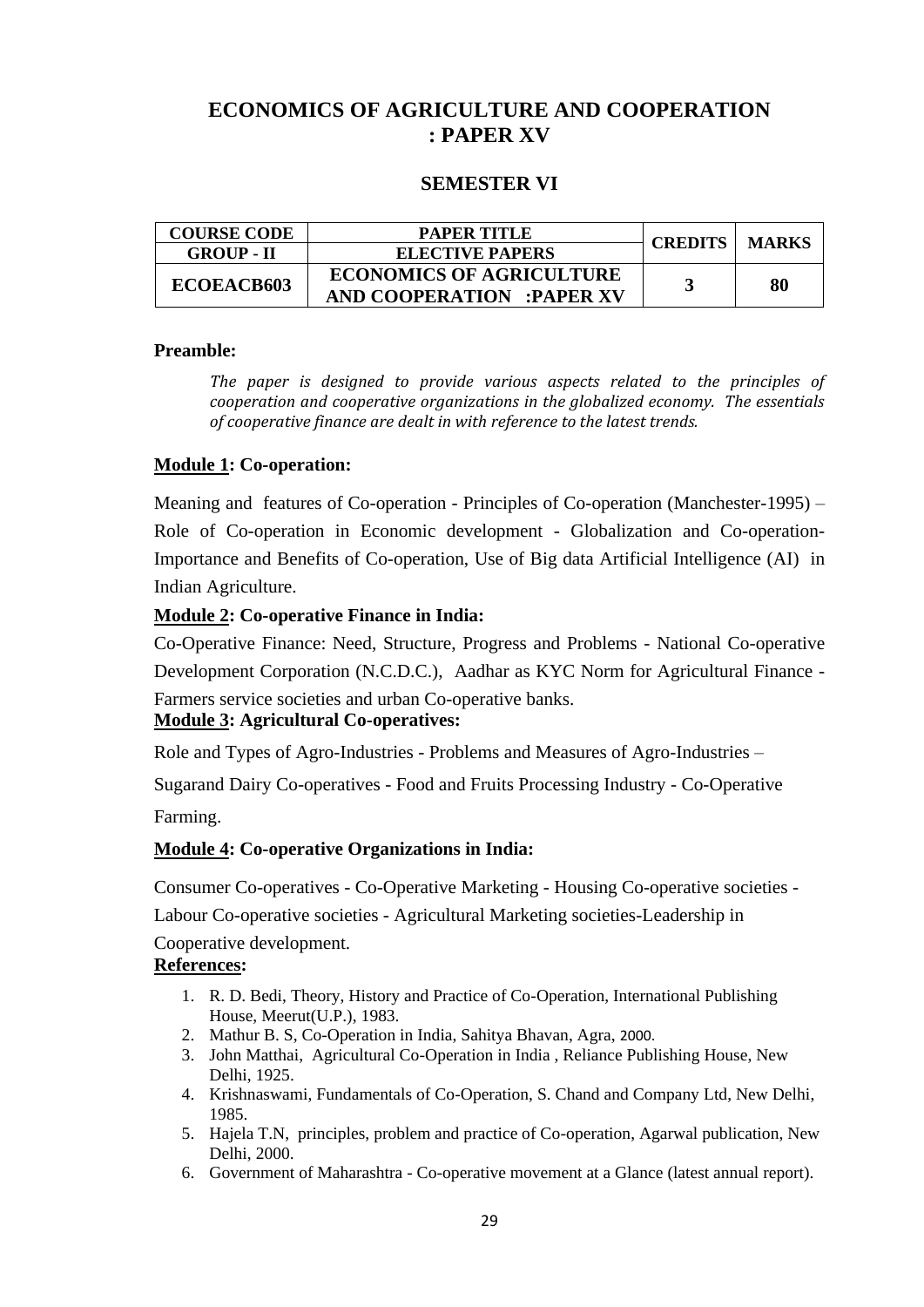# **THEORY AND PRACTICE OF ECONOMETRICS: PAPER XVII**

## **SEMESTER VI**

| <b>COURSE</b><br><b>CODE</b> | <b>PAPER TITLE</b>                                               | <b>CREDITS   MARKS</b> |     |
|------------------------------|------------------------------------------------------------------|------------------------|-----|
| <b>GROUP - II</b>            | ELECTIVE PAPERS                                                  |                        |     |
| ECOTPEA605                   | <b>THEORY AND PRACTICE OF</b><br><b>ECONOMETRICS: PAPER XVII</b> |                        | 100 |

### **Preamble:**

*The paper is aims to help students understand the art of model building. It focuses on building the appropriate model and testing it statistically and to apply it to the practical problems in forecasting and analysis.* 

### **Module 1: Econometric Model Specification:**

Identification: Structural and reduced form - Omitted Variables Bias- Errors in

measurement- Endogeneity and Bias.

### **Module 2: Failure of Classical Assumptions**

Multi-collinearity and its implications - Auto-correlation: Consequences and Durbin-

Watson test- Heteroskedasticity: Consequences and the Goldfeld -Quandt test.

### **Module 3: Forecasting:**

Forecasting with a) moving averages b) linear trend c) exponential trend- CAGR-

Forecasting with linear regression- Classical time series decomposition- Measures of forecast performance: Mean Square Error and Root Mean Square Error - Limitations of econometric forecasts.

## **Module 4: Linear Programming:**

Linear programming - Dual of a linear programming problem - Simplex method - Transportation.

- 1. Damodar N. Gujarati, Basic Econometrics, McGraw-Hill, Delhi, 2003.
- 2. Kapoor V. k. (2011), Operations Research Problems & Solutions, Sultan Chand & sons.
- 3. Lipschutz (Schaum Series), Theory and Problems of Statistics.
- 4. Wooldridge Jeffery M., Introductory Econometrics: A Modern Approach. 6th edition, Cengage Learning, USA, 2016.
- 5. Stock James H. and Watson Mark W., Introduction to Econometrics, Updated 3rd Edition, Global Edition, Pearson Education Limited, 2015.
- 6. Makridakis Spyros and Steven C Wheelright, Forecasting Methods and Applications, Willey Publications, 2008.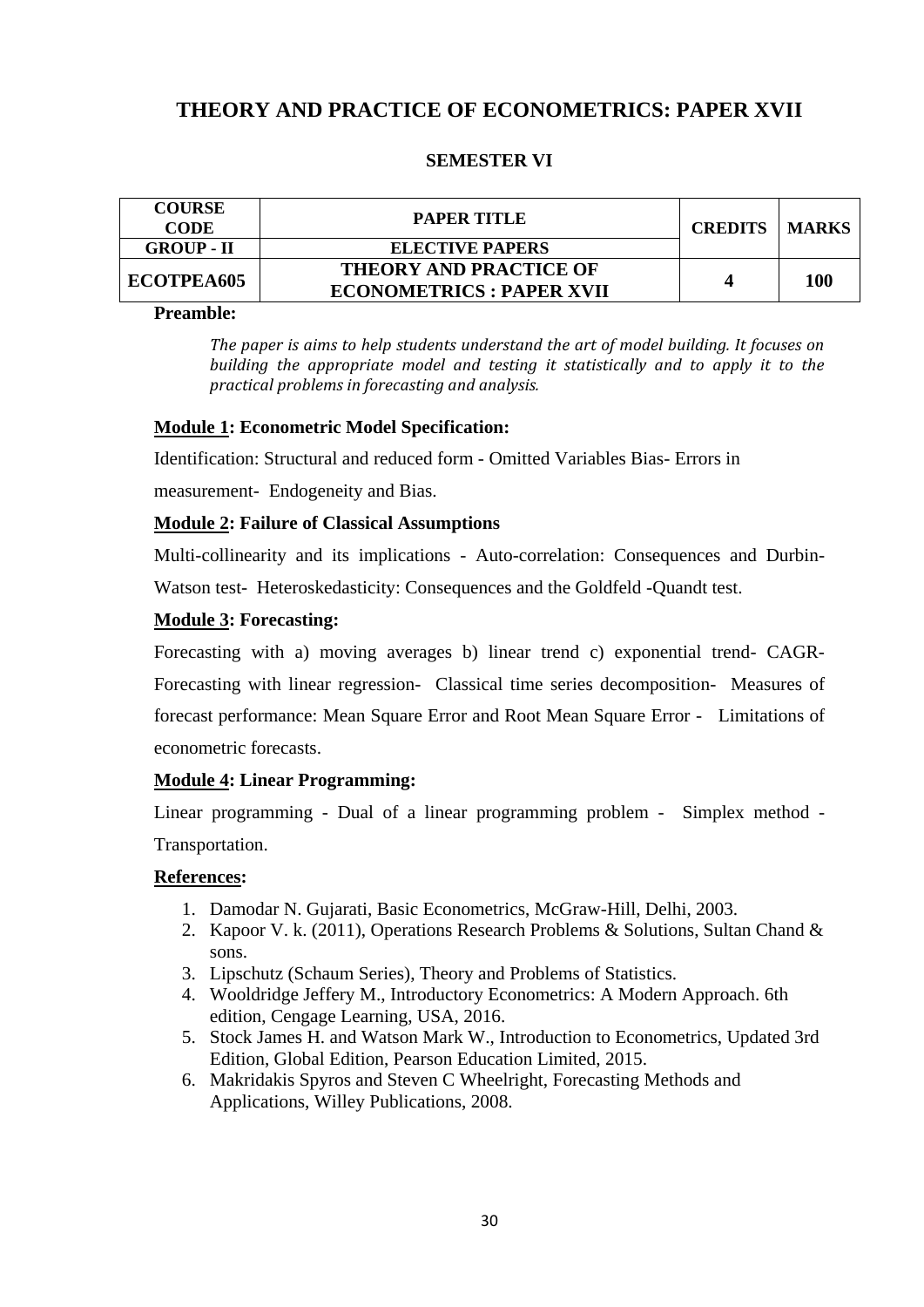# **DEVELOPMENT THEORY AND EXPERIENCE: PAPER XVII**

### **SEMESTER VI**

| <b>COURSE CODE</b> | PAPER TITLE                   | <b>CREDITS</b> | <b>MARKS</b> |
|--------------------|-------------------------------|----------------|--------------|
| <b>GROUP - II</b>  | <b>ELECTIVE PAPERS</b>        |                |              |
| <b>ECODTEB605</b>  | DEVELOPMENT THEORY AND        |                | 100          |
|                    | <b>EXPERIENCE: PAPER XVII</b> |                |              |

#### **Preamble:**

*This is the second paper of economic development sequence. The course begins with demographic concepts and their evolution during the process of development. Then it focuses on the theory migration and discusses the link between migration and development. The structure of markets and contracts is linked to the particular problems of enforcement experienced in poor countries. The course ends with the issues related to environment and development.* 

### **Module I: Demography and Development:**

Demographic concepts; birth and death rates, age structure, fertility and mortality; demographic transitions during the process of development; gender bias in preferences and outcomes andevidence on unequal treatment within households; connections between income, mortality, fertility choices and human capital accumulation.

### **Module II: Structural Transformation:**

The Lewis model –Clark-Fisher model of structural change , Urbanization: Trends and Projections with reference to India, Urbanization and Development, Causes of urbanization, Urban informal sector, Policies for the urban informal sector, Migration and development, Economic theory of rural-urban migration: Harris-Todaro migration model

#### **Module III: Land, Labor and Credit Markets:**

Role of Agriculture in Economic Development, Market Failure and Agriculture, The distribution of land ownership; Land reform and its effects on productivity; contractual relationships between tenants and landlords; Land Acquisition; Nutrition and Labour Productivity; Rural Credit Market; Microfinance; Inter-linkages between Rural Factor Markets.

#### **Module IV: The Environment and Development:**

The core of environmental problems- Rural poverty and environmental destructionindustrialization and environmental pollution - Economic models of environmental issues: privately owned resources, common property resources, public goods: regional environmental degradation and the free rider problem, limitations of pubic goods framework.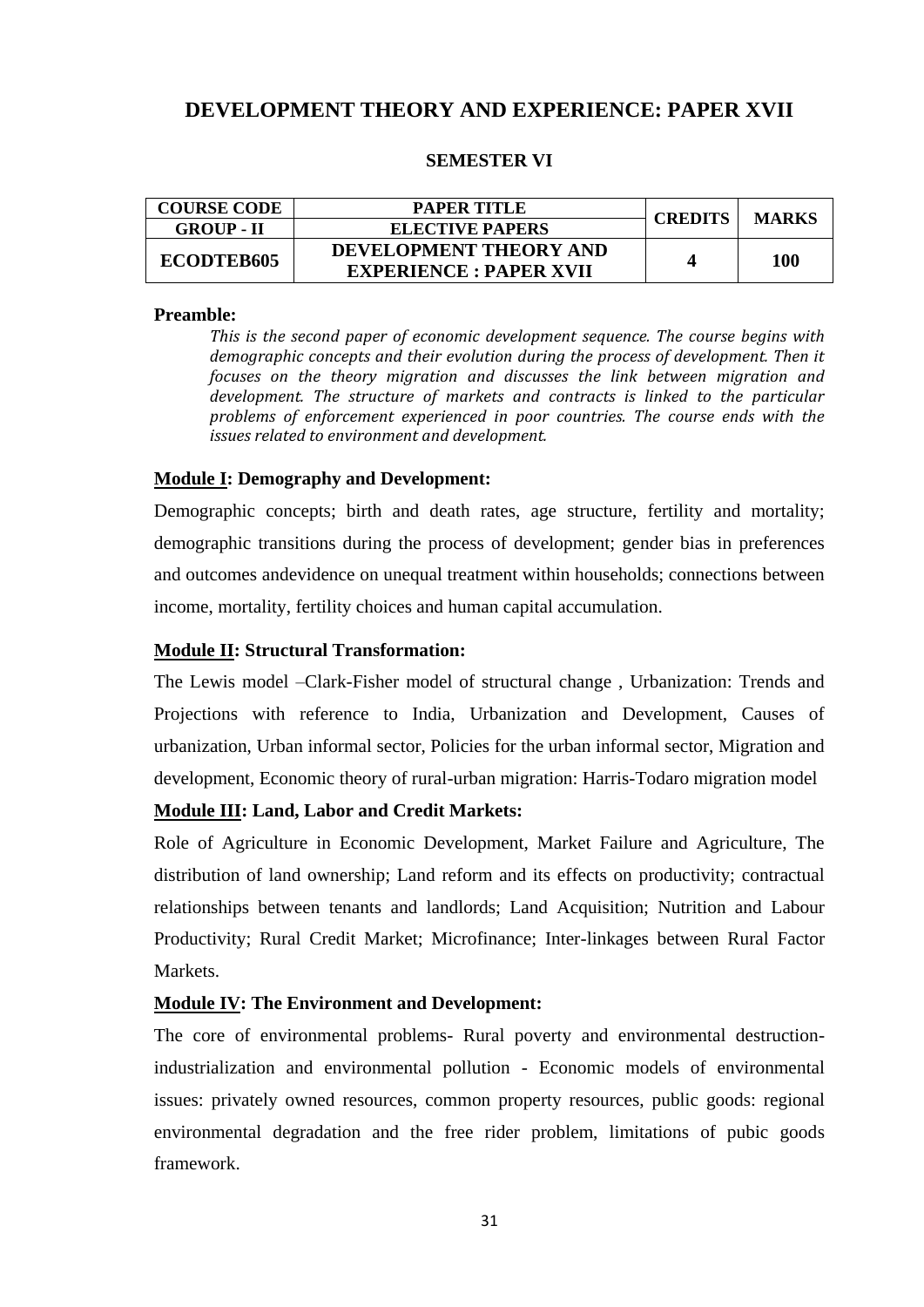### **References:**

- 1.Debraj Ray, Development Economics, Oxford University Press,2009.
- 2.Partha Dasgupta, Economics: A Very Short Introduction, Oxford University Press,2007.
- 3. Abhijit Banerjee, Roland Benabou and Dilip Mookerjee, Understanding Poverty, Oxford University Press,2006.
- 4.Amartya Sen, Development as Freedom, Oxford University Press,2000.
- 5. Daron Acemoglu and James Robinson, Economic Origins of Dictatorship and Democracy, Cambridge University Press,2006.
- 6. Michael Todaro and Stephen Smith : Economic Development,  $11<sup>th</sup>$  edition, Pearson

# **INDIAN ECONOMIC THOUGHT: PAPER XVII**

| <b>COURSE CODE</b> | PAPER TITLE                    | <b>CREDITS</b> | <b>MARKS</b> |
|--------------------|--------------------------------|----------------|--------------|
| <b>GROUP - II</b>  | <b>ELECTIVE PAPERS</b>         |                |              |
| <b>ECOIETC605</b>  | <b>INDIAN ECONOMIC THOUGHT</b> |                | 100          |
|                    | : PAPER XVII                   |                |              |

### **SEMESTER VI**

#### **Preamble:**

*The history of Indian economic thought provides rich insights into both economic issues and the workings of the Indian mind. It will give the student an introduction to major Indian thinkers and their ideas on Indian economic policy.* 

### **Module 1: The Modernists**

Naoroji :- Drain theory, criticism and long run relevance, Ranade"s views on railway investment and the methodology of Indian economics, Gokhale:-Gokhale and the economics of education, the rupee ratio debate , Dr. Ambedkar"s contribution to the rupee debate.

### **Module 2: Agriculture, Poverty and Famines**

Why do famines occur? Famine policy, criticism of famine policy, Ranade's views on Poverty and Industrialisation, agrarian policy, contribution of Dr.B.R.Ambedkar.

### **Module 3: Economic Policy after Independence**

Nehruvian economics –Mahalonobis model and planning, industrial stagnation, industry and trade, agriculture and the wage goods model , reappraisal of Nehru"s economics

### **Module 4: Economic Thought in Contemporary India**

Measurement of poverty, liberalisation, privatisation and globalisation, Human development and AmartyaSen's contribution, JagadishBhagawati's contribution.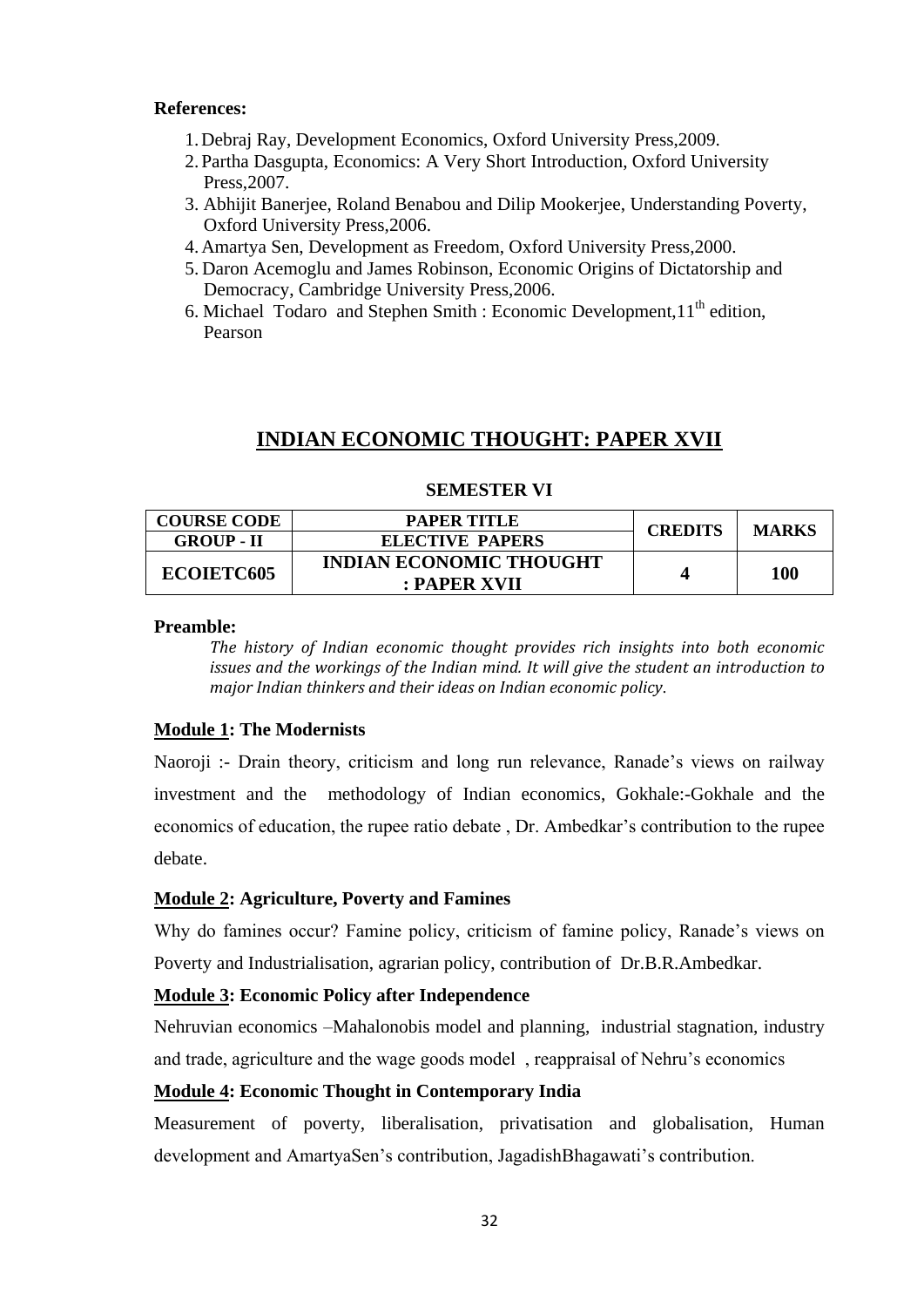### **References:**

- 1. Jadhav Narendra, Ambedkar : An Economist Extraordinaire , Konark Publishers, New Delhi, 2015.
- 2. Dasgupta A.K.(1993) : A History of Indian Economic Thought , Routledge, 1993.
- 3. Balkrishnan P. , The Recovery of India: Economic Growth in the Nehru Era, Economic and Political Weekly, Vol. 42, No. 45/46 (Nov. 10 - 23, 2007), pp. 52-66, 2007.
- 4. A.Sen: Development as capabilities Expansion, [http://morgana.unimore.it/Picchio\\_](http://morgana.unimore.it/Picchio_%20Antonella%20/%20Sviluppo%20umano/svilupp%20umano/Sen%20development.pdf)  [Antonella / Sviluppo%20umano/svilupp%20umano/Sen%20development.pdf](http://morgana.unimore.it/Picchio_%20Antonella%20/%20Sviluppo%20umano/svilupp%20umano/Sen%20development.pdf)
- 5. A.Pangariya: Why Growth Matters: How India"s Growth Acceleration has Reduced Poverty[,http://www.cde.org.za/wp-content/uploads/2013/09/Prof%20Arvind%20](http://www.cde.org.za/wp-content/uploads/2013/09/Prof%20Arvind%20%20Panagariya%20Why%25%2020growth%25%2020matters_%25%2020How%25%2020Indias%25%2020growth%25%2020%20acceleration%25%20%2020has%25%2020reduced%25%2020poverty.pdf)  [Panagariya Why% 20growth% 20matters\\_% 20How% 20Indias% 20growth% 20](http://www.cde.org.za/wp-content/uploads/2013/09/Prof%20Arvind%20%20Panagariya%20Why%25%2020growth%25%2020matters_%25%2020How%25%2020Indias%25%2020growth%25%2020%20acceleration%25%20%2020has%25%2020reduced%25%2020poverty.pdf)  [acceleration% 20has% 20reduced% 20poverty.pdf](http://www.cde.org.za/wp-content/uploads/2013/09/Prof%20Arvind%20%20Panagariya%20Why%25%2020growth%25%2020matters_%25%2020How%25%2020Indias%25%2020growth%25%2020%20acceleration%25%20%2020has%25%2020reduced%25%2020poverty.pdf)
- 6. Deaton Angus(2013) : What is Going on in India, [https://scholar.princeton.edu/ sites/](https://scholar.princeton.edu/%20sites/%20default/%20files/deaton/files/deaton_book_review_sen_dreze_etc_lancet_2013_0.pdf)  [default/ files/deaton/files/deaton\\_book\\_review\\_sen\\_dreze\\_etc\\_lancet\\_2013\\_0.pdf](https://scholar.princeton.edu/%20sites/%20default/%20files/deaton/files/deaton_book_review_sen_dreze_etc_lancet_2013_0.pdf)

# **INTERNATIONAL TRADE, POLICY AND PRACTICE : PAPER XVIII**

### **SEMESTER VI**

| <b>COURSE CODE</b> | <b>PAPER TITLE</b>                 | <b>CREDITS</b> | <b>MARKS</b> |
|--------------------|------------------------------------|----------------|--------------|
| <b>GROUP - II</b>  | <b>ELECTIVE PAPERS</b>             |                |              |
| ECOITPP606         | <b>INTERNATIONAL TRADE, POLICY</b> |                | 80           |
|                    | <b>AND PRACTICE: PAPER-XVIII</b>   |                |              |

#### **Preamble:**

*This course is designed for addressing changing phase of International Trade Policy and Practice. The main purpose of this course is to expose students to current trends in International developments.*

### **Module 1 :Introduction**

Inter regional and international trade, Role of Dynamic factors i.e. change in Tastes, Technology and Role of Factor Accumulation.

Foreign Exchange Rate: Concepts - Short and Forward rates - Foreign Exchange rate determination – Fixed and flexible exchange rate – Interrelationship between exchange rates and Interest rates.

Exchange Rate system in India, managed floating, Current and Capital Account Convertibility and their impact, FEMA.

**Module 2 : Emerging new International Economic Order** GATT, Uruguay Round, WTO, WTO Agreement, Dispute settlement Mechanism, Impact of WTO on Emerging Economies and India, Doha Round and implications of its